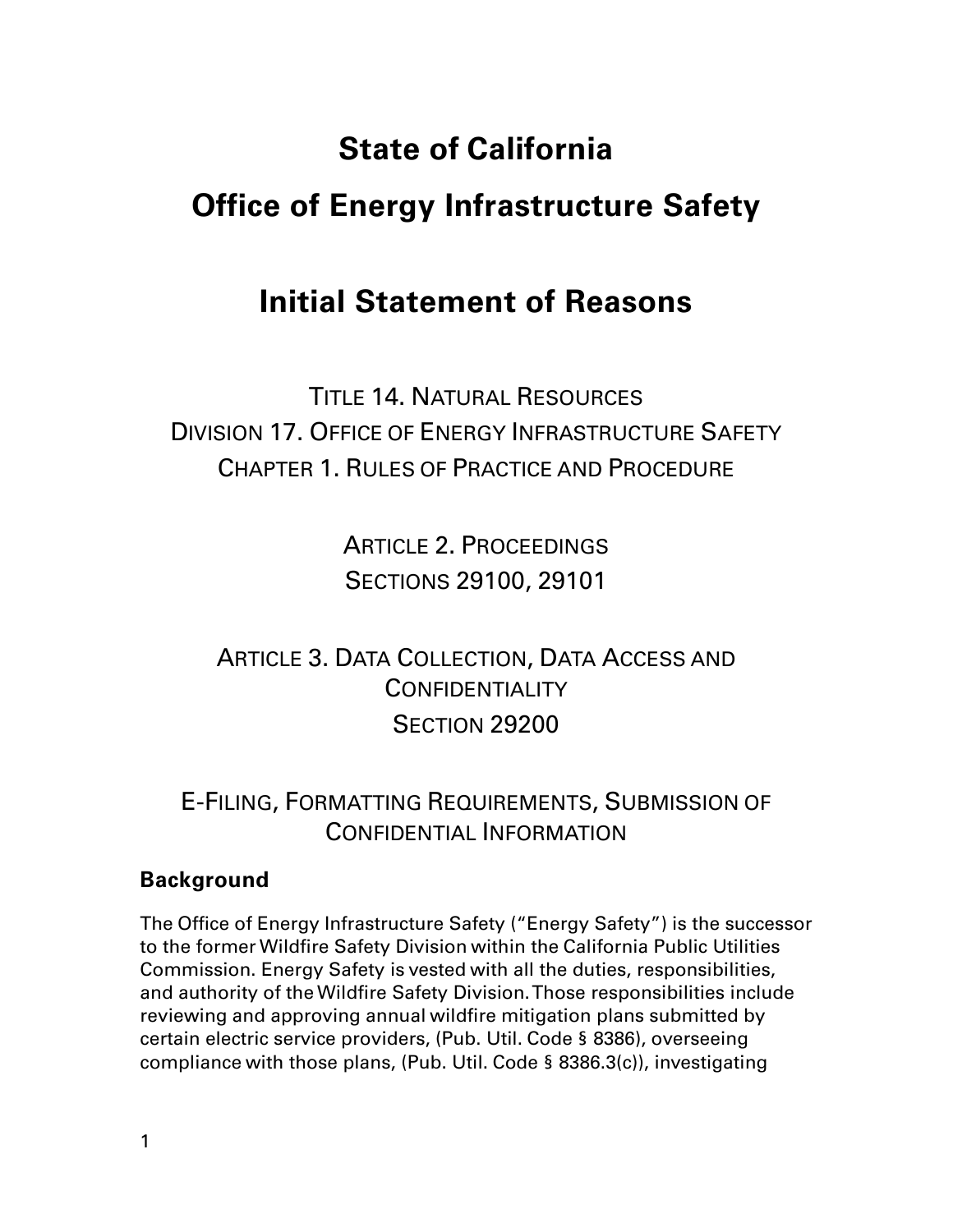compliance with the plans, (Gov. Code  $\S$ § 15475.1, 15473(c)(2)(D)), and evaluating safety culture assessments of the electric service providers. (Pub. Util. Code § 8386.2.)

## **Statement of Purpose, Problem, Necessity, and Benefits**

## **Section 29100. Submission of Documents for Filing**

## **Problem Statement**

In enacting Government Code section 7405, the Legislature declared that the ability to utilize electronic information technology is essential. The Legislature found that, in maintaining and using information technology, compliance with the accessibility requirements of the Rehabilitation Act of 1973 by government entities benefits individuals with disabilities, particularly those with visual impairments. Further, in enacting Government Code section 6250, the Legislature declared that access to information concerning the conduct of the people's business is a fundamental and necessary right.

Energy Safety's mission is to advance long-term utility wildfire safety by developing data-driven, comprehensive utility wildfire mitigation evaluation and compliance criteria, collaborating with local, state, and federal agencies, and supporting efforts to improve utility wildfire safety culture and innovation.

In performing that work, Energy Safety receives from electric service providers a wide range of, and large quantity of, electronic information. That information includes annual wildfire mitigation plans with related data and reports. Energy safety publishes that information, as well as investigative findings regarding compliance with the mitigation plans, for review and comment by state and local agencies and interested members of the public. Energy Safety needs a cost-effective, and readily accessible, way to receive, work with, and publish all relevant information.

## **Benefits**

Benefits of the proposed regulation include, through the e-filing interface, providing members of the public with the ability to locate and immediately access documents that relate to wildfire mitigation matters. Further, the efiling system provides Energy Safety with an efficient system for receiving, tracking, organizing, and publishing documents, which serves the interest of economy, transparency, and public access. The regulation ensures that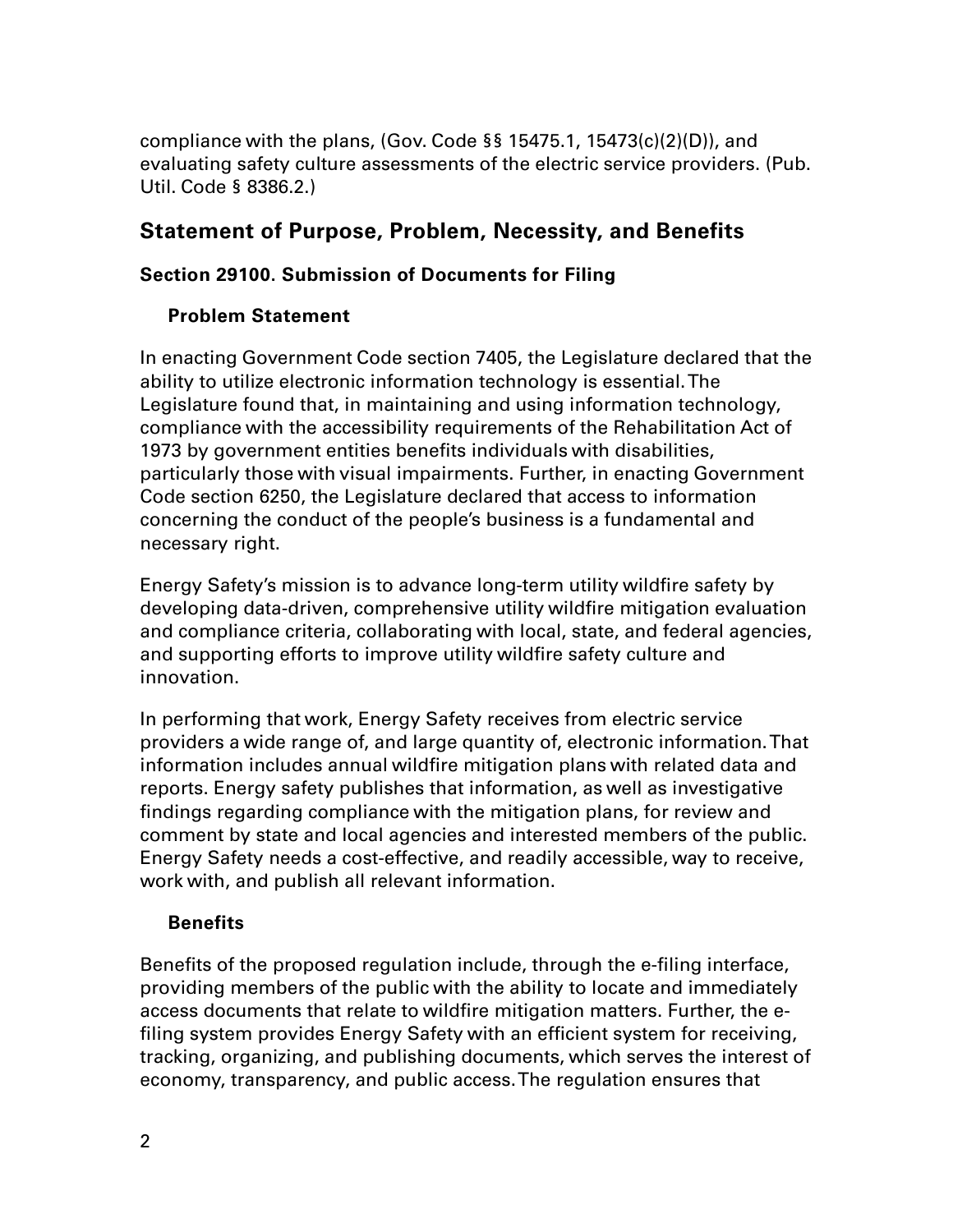published documents comply with the accessibility requirements established by Government Code section 7405.

The regulation will improve the quality of service that Energy Safety provides to individuals who request access to documents used during Energy Safety's business thereby increasing the level of public participation in, and trust in, Energy Safety's work. In increasing public participation, Energy Safety anticipates that new perspectives, ideas, and innovation will be brought to bear on the problems involving utility-caused wildfires.

## **Purpose**

Section 29100, subdivisions (a) and (b): The purpose of subdivisions (a) and (b) is to clarify and make specific the ways regulated electrical corporations must, and members of the public may, furnish information to Energy Safety. Government Code section 15475(g) requires regulated electricity utilities to provide information "in the form and detail as the office prescribes."

Section 29100, subdivision (c): The purpose of subdivision (c) is to specify requirements that ensure that documents published on Energy Safety's website are accessible by persons with disabilities.

Section 29100, subdivision (d): The purpose of subdivision (d) is to clarify how Energy Safety will determine the date of submission for documents submitted after regular business hours for submissions that are subject to deadlines.

## **Necessity**

Section 29100, subdivisions (a) and (b): Subdivisions (a) and (b) are necessary for Energy Safety the California Energy Infrastructure Safety Act to clarify and implement the Government Code section 15475(g) discretion to specify the "form and detail" of information submitted. Energy Safety expects the number, and size, of submissions from members of the public to be small enough for staff to receive, organize, and process if submitted either by hard copy or electronically. For this reason, subdivision (b) allows members of the public to submit documents either through the U.S. mail or through the e-filing system.

By contrast, Energy Safety expects that the volume of information submitted by regulated electrical corporations to be sufficiently voluminous to require electronic handling. The information submitted to Energy Safety by the electrical corporations relates to matters including compliance with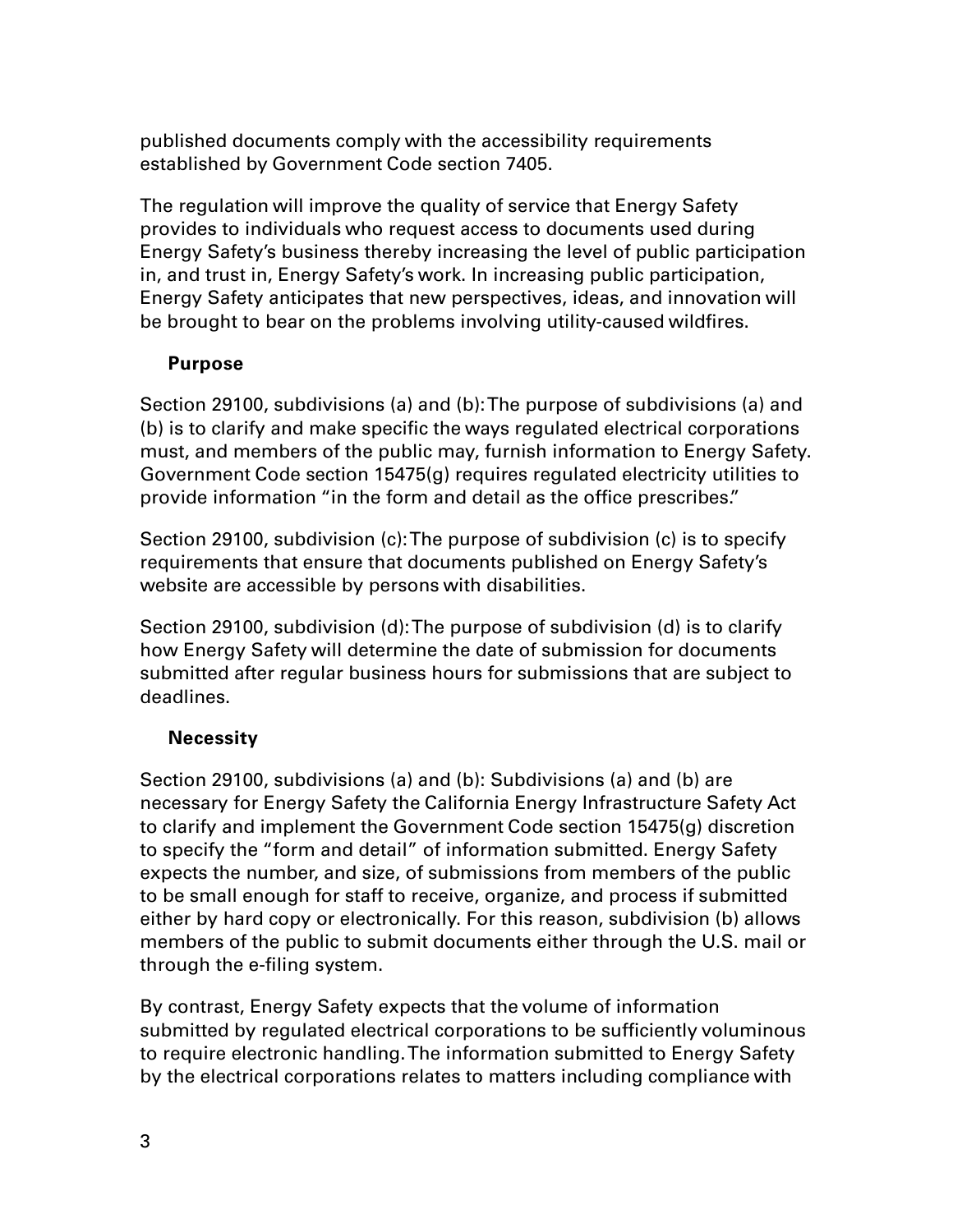wildfire mitigation plans, (Pub. Util. Code §§ 326(a)(1), 8386(b)), field audits of wildfire mitigation plan compliance, (Pub. Util. Code § 326(a)(3)), performance metrics related to reducing wildfire risks, (Pub. Util. Code § 326(a)(2)), investigations into compliance with wildfire mitigation plans, (Gov. Code § 15473(c)(2)(D)), and digital records such as maps, geographic information systems data. (Gov. Code § 15473(d).) Given this need for electronic document handling, subdivision (a) requires use of the e-filing system to more narrowly the "form and detail" of information submitted by electrical corporations

Incorporated E-Filing System User Guide: Subdivision (a) incorporates the e-filing system user guide dated April 2022. The User Guide is a reference guide and training tool for users of Energy Safety's e-filing system.

E-Filing Process

|                            | Section 2.2 Submit E-filing                          |
|----------------------------|------------------------------------------------------|
| Section 4 E-filing         |                                                      |
|                            | Section 4.1.1 Select a Docket and Add Submitter Info |
| Section 4.1.2 Upload Files |                                                      |

The system permits users to register and submit ("e-file") documents. The registration requirement is needed so that when Energy Safety receives documents, the system can route and track the documents electronically. It also allows other users to locate documents filed by the submitter.

The requirement that submitters provide descriptive information for each document enables other users and Energy Safety staff to readily identify the document when viewing file directories.

The requirement that submitters identify their "role" is needed because the system uses that information to categorize and track documents.

When users submit documents, they select the "docket", or item of business, to which the document pertains. Users can identify the desired "docket" by viewing the subject matter labels, which are hyperlinks, listed on the toplevel system page. Those labels include references such as, "Electrical" Compliance Enforcement," "Rulemaking," and "WSAB: Investor-Owned Utilities."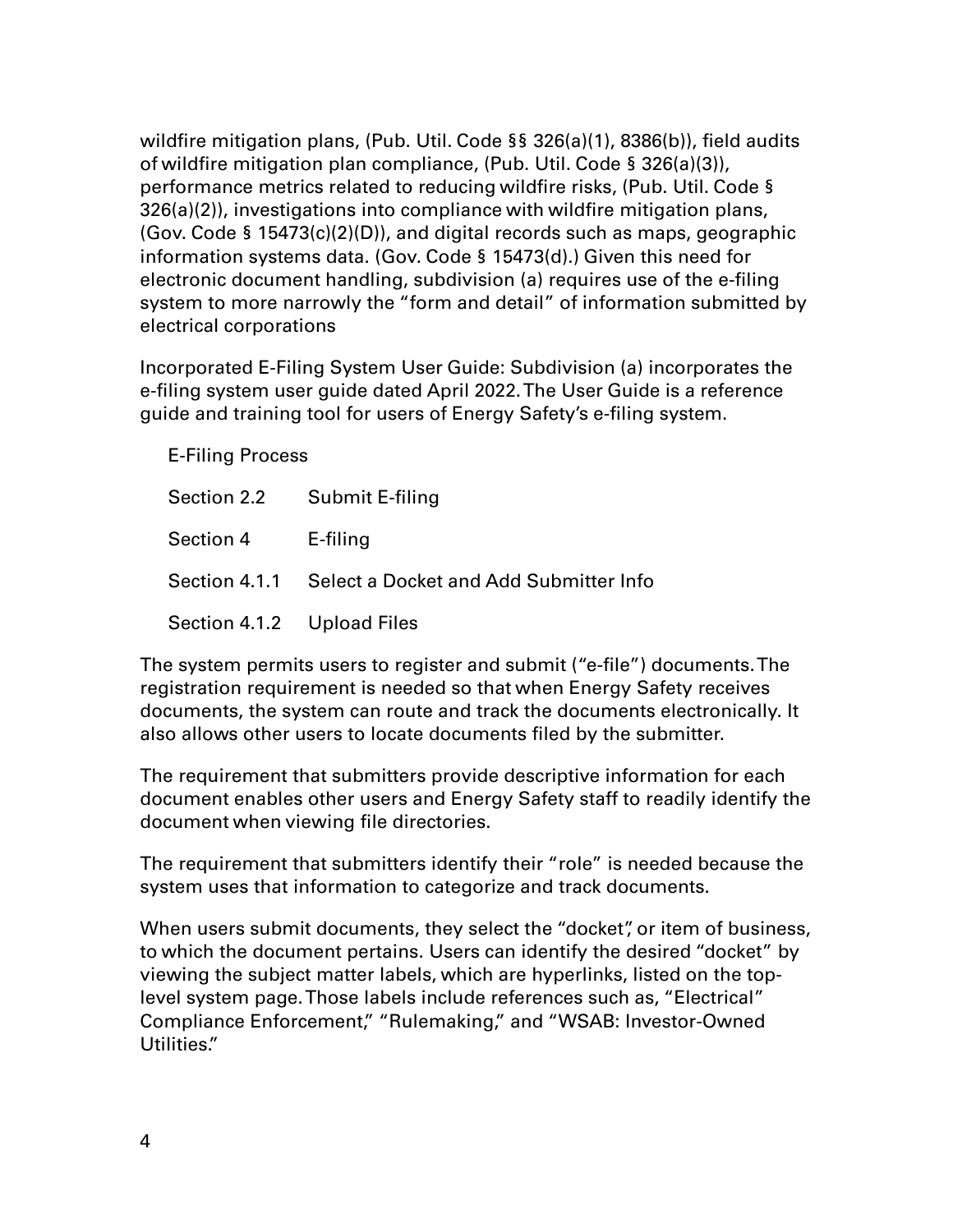The system limits file size to 50 megabytes. This limit must be specified because it is a limit imposed by the software, which cannot process larger files.

User Registration

| Section 1.1 About this Document |
|---------------------------------|
|                                 |
| Section 3.1 User Registration   |

In section 1.1, the User Guide categorizes users of the system based upon "roles," which distinguish members of the public ("intervenor"), regulated electrical corporations ("utility"), and Energy Safety staff ("Office of Energy Infrastructure Safety"). The system requires both members of the public and regulated electrical corporations to register as users of the system to serve the interests of transparency, public access, and efficiency. Once registered, users can specify matters about which they want to be notified when new documents become available. Energy Safety can use the contact information lists maintained by the system to push out notifications to interested persons. In automating administration of those contact lists and electronic service, the system provides Energy Safety with a means of disseminating information that is quicker and less work-intensive than manual maintenance of email lists, serving documents individually, or respond to multitudes of requests for records.

Profile Management

Section 3.2 User Profile Management

Section 3.3 Client Profile Management

The system requires users to create "profiles" to manage their password and contact information, and to recover passwords without needing to first contact Energy Safety and then wait for staff to resolve the issue.

The system uses the contact information to automatically provide information to all users who have requested to receive notice in specified matters. This feature serves the interest of efficiency and transparency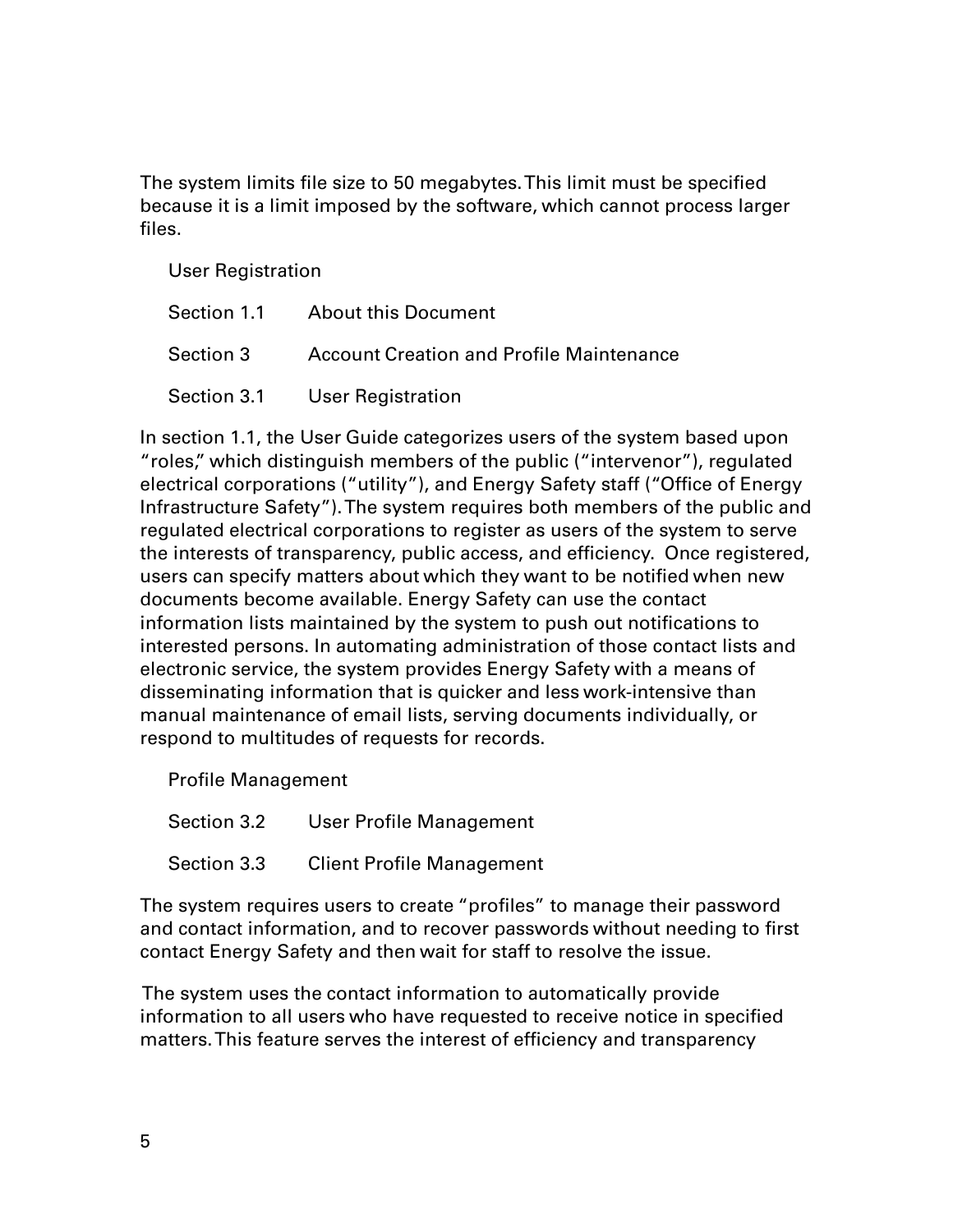because it allows members of the public to obtain documents without the need to wait for Energy Safety to respond to a request.

Organization by "Docket" Section 1.1 About this Document

Section 1.1 of the user guide also indicates that Energy Safety staff will use the system to manage documents according to "dockets," and refers to accepting or rejecting documents. The term "docket" is a general term that refers to an item of business which might be a request for a hearing on a notice of violation or defect, a case, or other subject-matter category such as a Wildfire Mitigation Plan.

Document Acceptance & Rejection

Section 1.1 About this Document

Section 4.1.3 Review and Submit

Energy Safety will reject documents for these reasons:

1. The document was not timely filed pursuant to a regulation or guideline governing the submission.

2. The document does not conform to the requirements prescribed by the proposed regulation section 29101 (also part of this rulemaking action).

3. The document is an identical duplicative copy of a previously filed document.

4. The document contains material that is:

a. Profane, obscene, or threatening

b. Content that promotes fosters or perpetuates discrimination on the basis of race, age, religion, gender, marital status, national origin, physical or mental disability or sexual orientation.

5. The document is password protected.

6. The document exceeds 50 mb the maximum file size permitted by the system.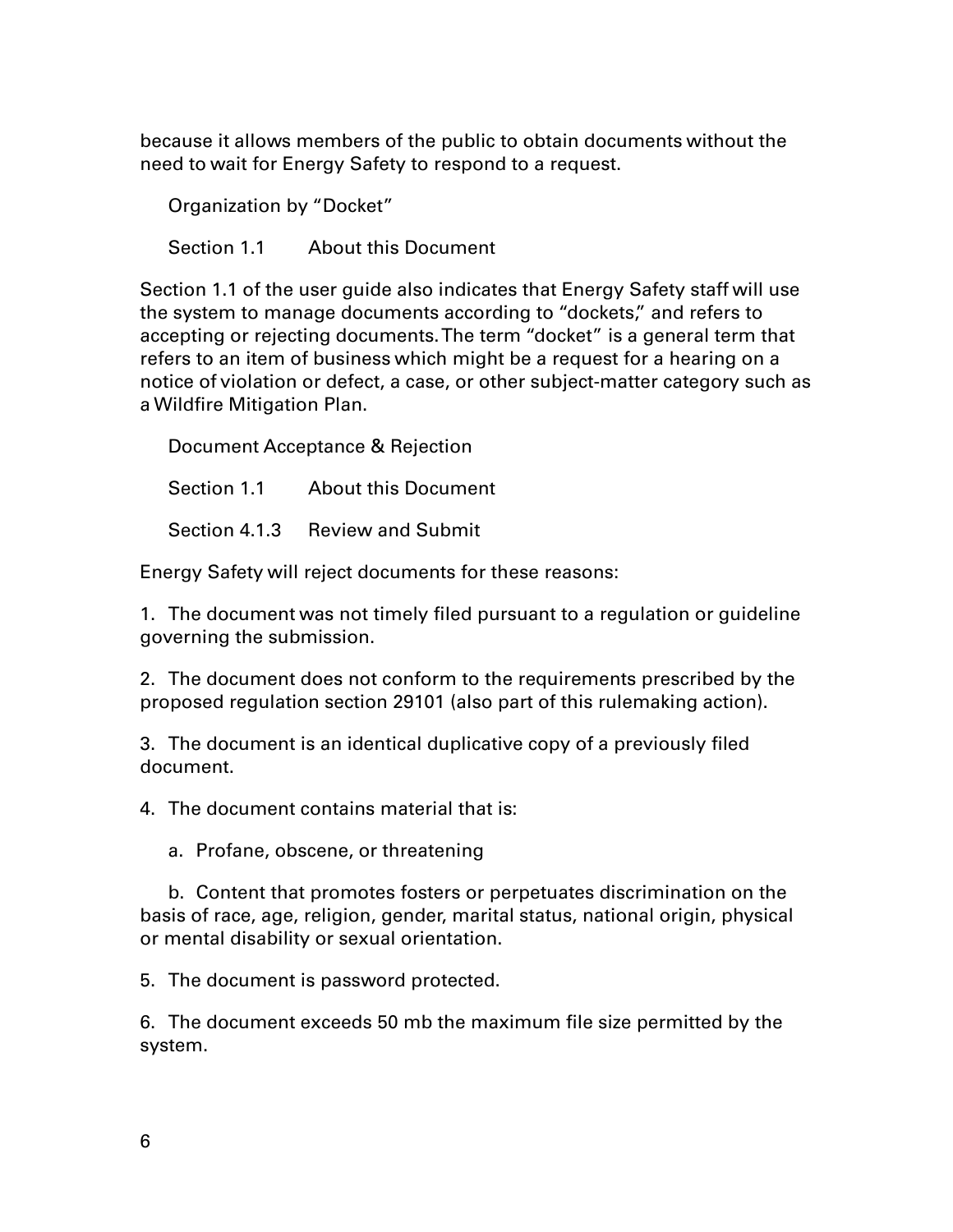7. The document is not one of the compatible file types.The compatible file types are: pdf, doc, docx, xls, xlsx, ppt, pptx, rtf, txt, dwg, dxf, kmz, kml, jpg, jpeg, tif, tiff, gif, mp4, avi, wmv, mov, and mpeg.

The rejection criteria are necessary to ensure that the documents are accessible and viewable by Energy Safety staff, a hearing officer, regulated entities, and the public. The requirements also ensure that material in the system does not have the effect of harassing or discriminating against any person.

Filing of Confidential Documents

Section 4.2 Confidential E-Filing

The e-filing system provides users with an option for the filing of documents which the submitter asserts should not be disclosed to the public. In providing that option, it implements proposed regulation section 29200, Confidential Information, in this rulemaking action.

The e-filing system allows users to upload an application for "confidential" status along with confidential documents pursuant to regulation section 29200(a), which specifies the information a submitter must provide, and which Energy Safety uses to determine whether to grant the application. That information includes the "Confidentiality Sunset Date," which corresponds to the section 29200(a)(3) requirement. Further, Energy Safety will return applications that are incomplete pursuant to section 29200(b).

The decision to approve an application for confidential status is made based on the provisions of the California Public Records Act or other law providing for an exemption from disclosure, which corresponds to subdivisions (a)(4) (statutory basis), (a)(5) (application of statutory exemption to the information), and (a)(6) (duration of statutory exemption) of section 29200. The user guide indicates that Energy Safety will notify submitters of applications for "confidential" status of the disposition of the application.

The user guide indicates that when Energy Safety approves an application for confidential treatment, the document will not be disclosed to the public. This provision is consistent with subdivision (a) of section 29200.

Section 29100, subdivision (c): The requirement that documents submitted to Energy Safety be made accessible is necessary to allow Energy Safety staff to publish documents on its website without delay and to allow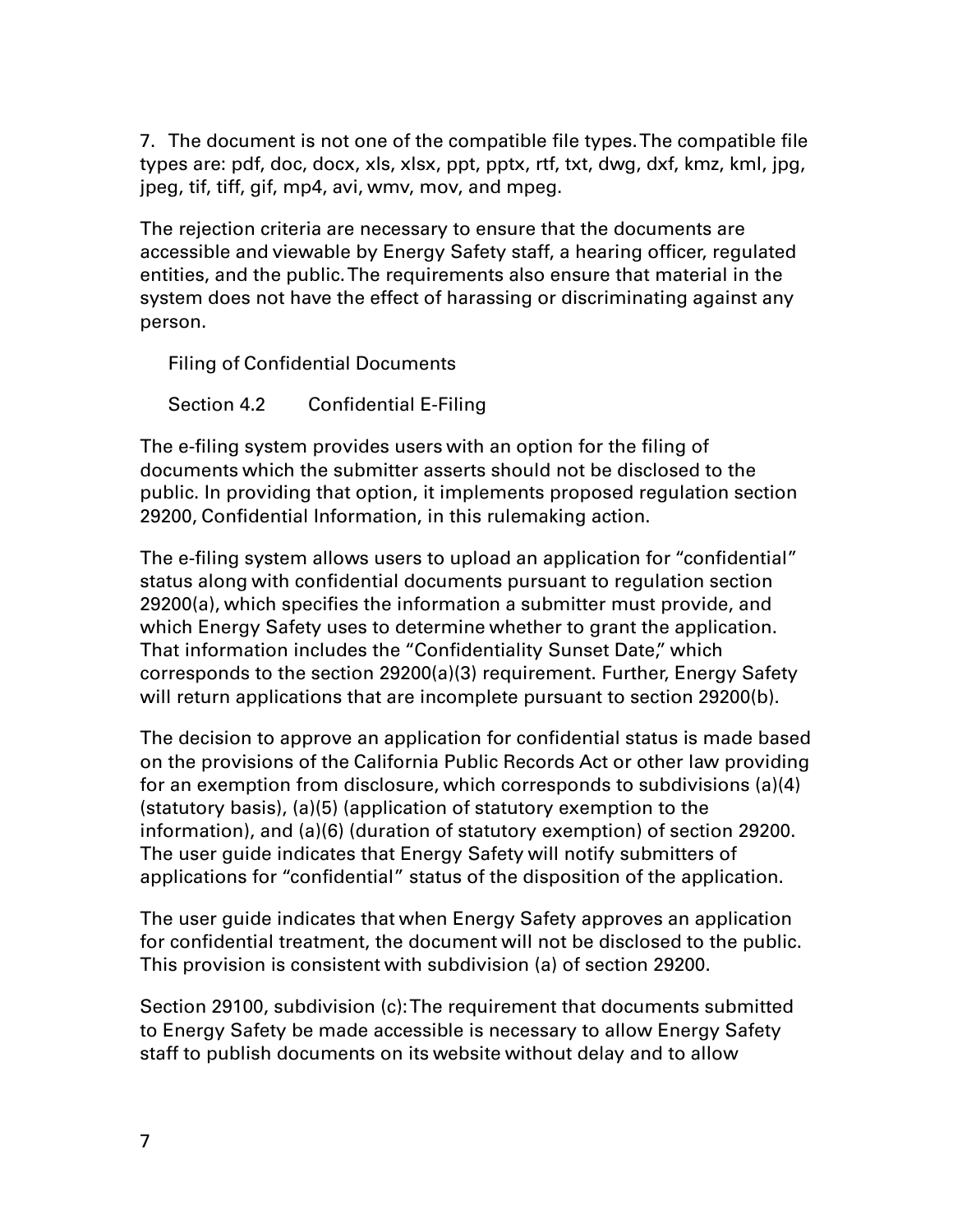persons with disabilities or other access and functional needs to access information in the document.

Section 29100, subdivision (d): The requirement that a document received after the close of business be considered as received on the following day is necessary to ensure that documents that must be filed by a particular deadline are received timely, and so that persons submitting documents are aware of how the deadline is established with respect to time.

## **Section 29101. Format, Content, and Other Required Characteristics of Filed Documents, Electronic Signatures**

## **Problem Statement**

In submitting annual wildfire mitigation plans and related documents, electric service providers submit large quantities of electronic information to Energy Safety. Energy Safety staff must receive, organize, work with, and in most cases, publish those documents on Energy Safety's website. Energy Safety needs a cost-effective, efficient, and transparent way to perform this work.

## **Benefits**

The regulation ensures that all documents filed with Energy Safety comply with the accessibility requirements established by Government Code section 7405. Another impact will be to serve the interests of efficiency by ensuring that submitted documents are legible, word searchable, and indicate the matter to which the document refers, therefore facilitating handling and organization by Energy Safety staff.

## **Purpose**

The purpose of the proposed regulation is to clarify and make specific the requirement that regulated electrical corporations must furnish information to Energy Safety "in the form and detail as the office prescribes." (Gov. Code section 15475(g).)The regulation specifies procedures that are needed so that Energy Safety staff can efficiently and effectively receive, review, organize, work with, and publish documents submitted by third parties.

## **Necessity**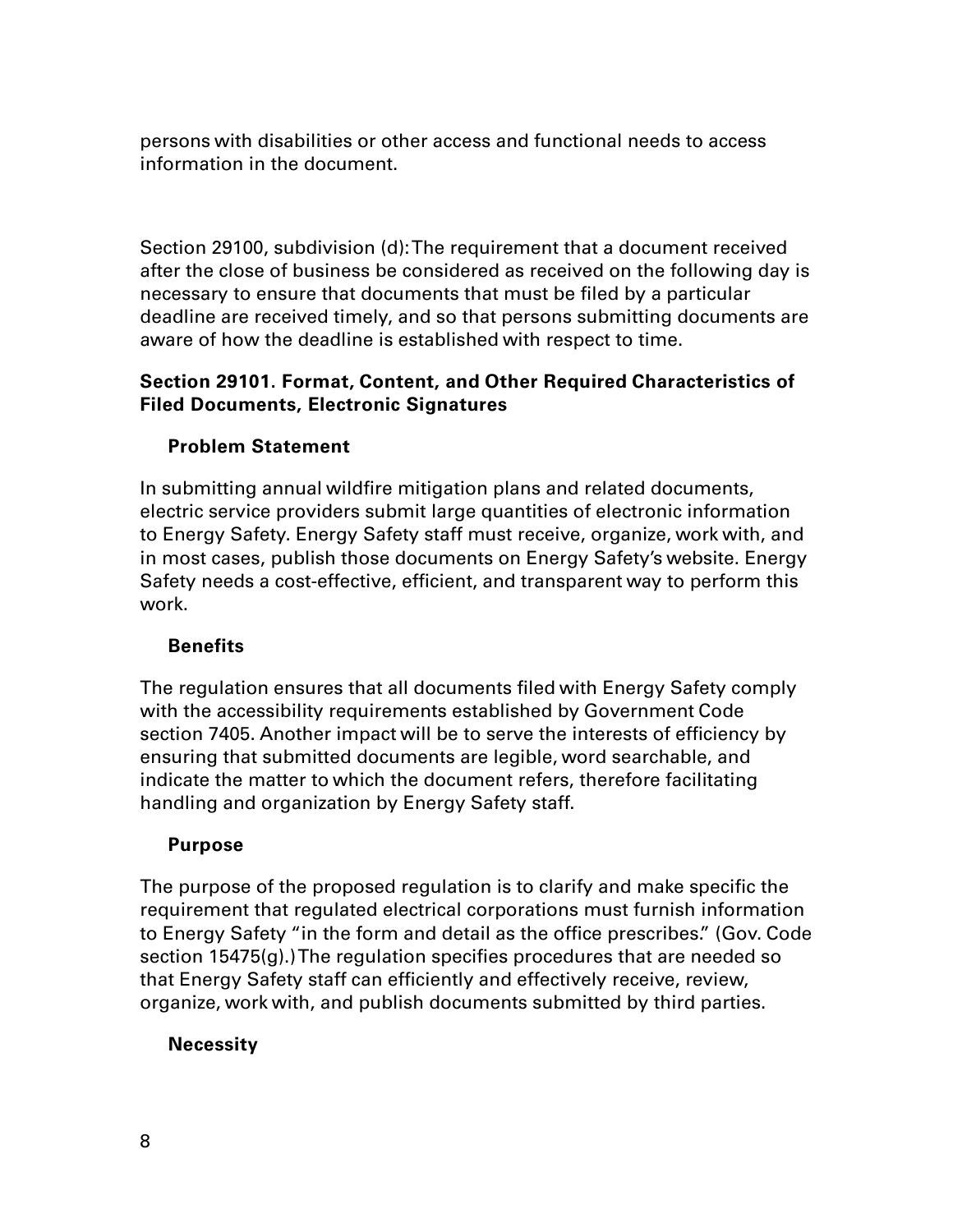Section 29101, subdivision (b): Requiring that documents submitted to Energy Safety be word searchable is necessary to ensure that Energy Safety staff can efficiently locate information in the documents.

Section 29101, subdivision (c): Requiring that paper documents submitted to Energy Safety be on standard-sized paper, typewritten or mechanically printed, and bound securely, is necessary to ensure the documents are legible and prevents the pages from falling out of order. Requiring paper documents to be printed on both sides (when feasible) serves the interest of efficiency by reducing the number of pages used in printing the document.

Section 29101, subdivision (d): Requiring that paper documents submitted to Energy Safety be printed in a legible font that is at least 11 points in size, and be page numbered consecutively, is necessary to ensure that the documents are easily readable by Energy Safety staff. Requiring paper documents to indicate the name of the matter to which they relate, the number of the docket, and indicate the title of the document is necessary to ensure that Energy Safety staff can efficiently route, organize, and work with the documents.

Section 29101, subdivision (e): Allowing electronic documents to be signed electronically is necessary to allow persons who prepare documents for submission to Energy Safety to do so without first printing hard copies to obtain wet signatures, then converting the document back into an electronic format.

## **Section 29200. Submission of Confidential Information**

## **Problem Statement**

In enacting the California Public Records Act, the Legislature declared that access to information concerning the conduct of the people's business is a fundamental and necessary right. (Gov. Code § 6250.) However, the Legislature has also exempted certain types of information from disclosure to the public. For example, the Public Records Act exempts certain "critical infrastructure information" from disclosure. (Gov. Code § 6254(ab).) And Public Utilities Code section 583 prohibits the California Public Utilities Commission from disclosing information that a public utility submits to the Commission except for information which the Public Utilities Act (Pub. Util. Code §§ 201 – 2282.5) requires "to be open to the public."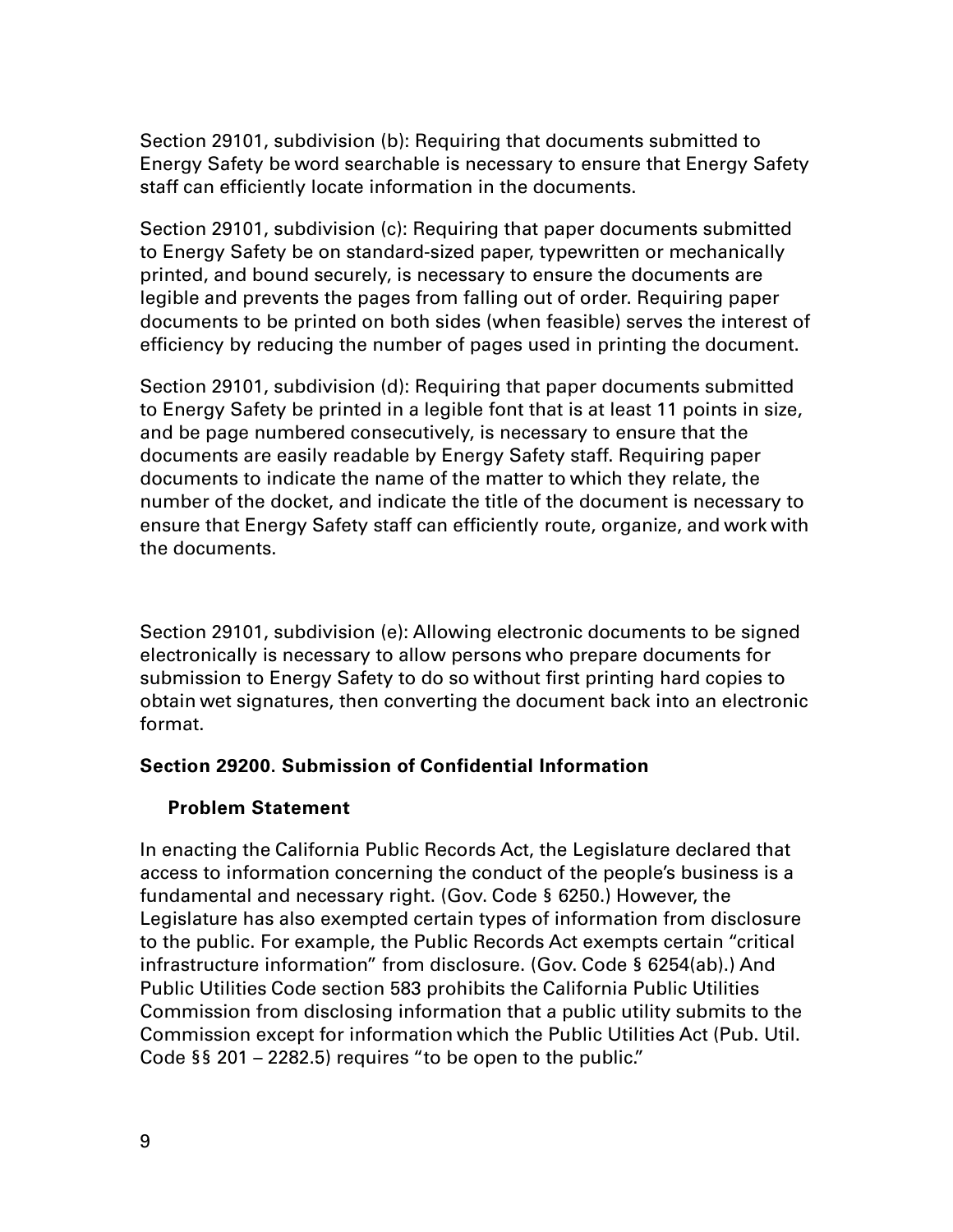Regarding Energy Safety, Government Code section 15475(c) provides that Energy Safety will continue to receive information that was submitted to the Public Utility Commission's former Wildfire Safety Division. This subdivision requires Energy Safety to comply with the Public Utilities Code section 583 prohibitions against disclosure of information. And the subdivision expressly imposes two additional confidentiality requirements on Energy Safety:

- Energy Safety must maintain the confidentiality of information submitted by public utilities in a manner "consistent with appropriate protections."
- Energy Safety must "provide for the confidentiality of records, the protection of proprietary information, and the protection of the reasonable expectation of customers of public utilities in the privacy of customer-specific records maintained by" the public utility.

Section 15475(c), however, does not specifically identify the types of information, identify the "appropriate protections," define "confidentiality," "proprietary information," or "the reasonable expectations of customers."

## **Benefits**

Benefits of the proposed regulation include ensuring that, when an electrical service provider submits information that it considers to be exempt from disclosure pursuant to a statute, Energy Safety staff knows exactly which information the provider considers to be exempt, Energy Safety can assess the legal sufficiency of the submitter's claim that a given statute requires maintaining particular information in confidence, the exempt information will be segregated from the information to be published on Energy Safety's website, and redacted copies of documents will be available to Energy Safety to use in comply with Public Records Act requests.

## **Purpose**

Section 29200, subdivision (a)(1): The purpose of subdivision (a)(1) is to ensure that a submitter of information notifies Energy Safety that certain information is exempt from disclosure, and to enable Energy Safety to determine exactly which information in a document or set of documents is subject to the claim.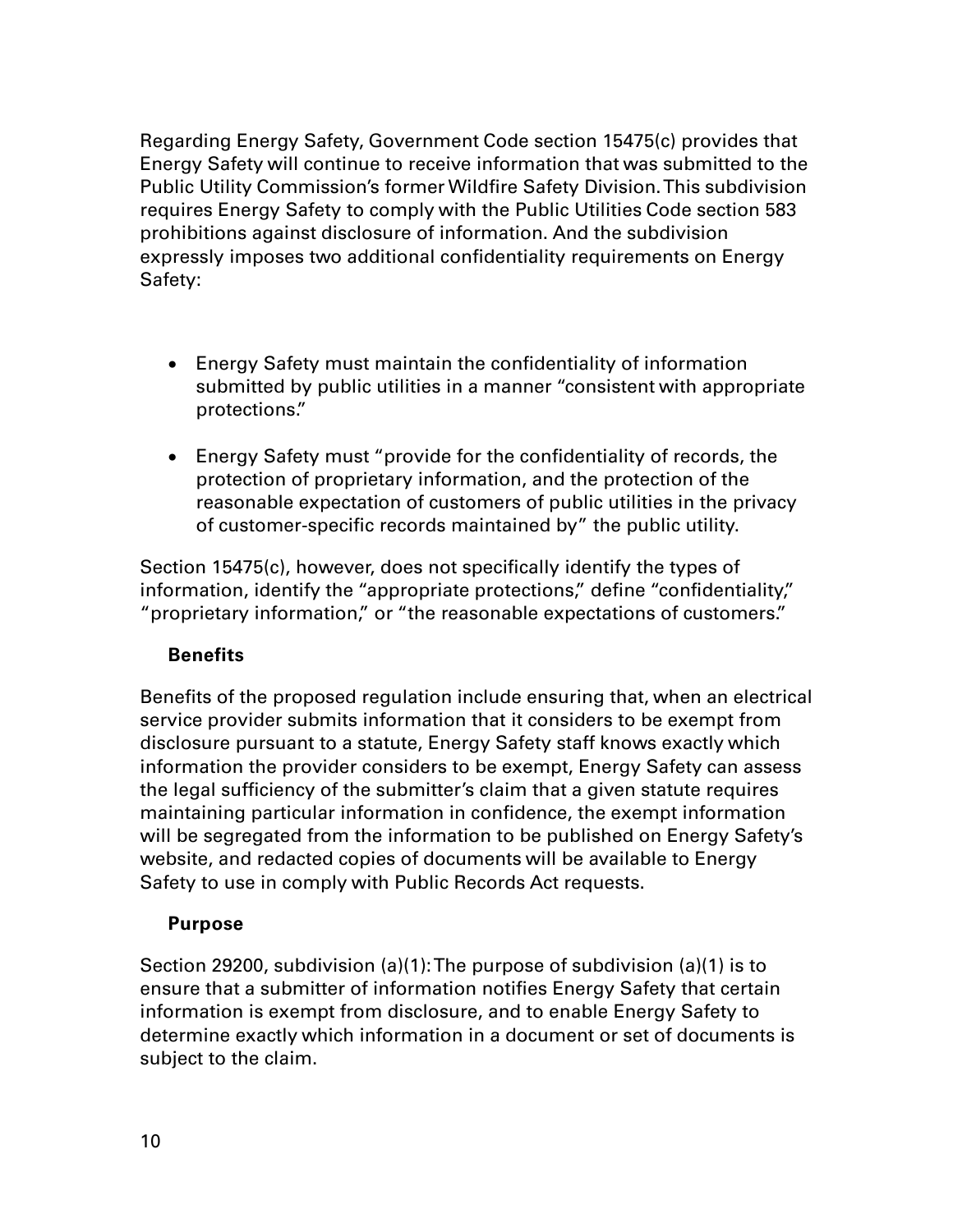Section 29200, subdivisions (a)(2) and (a)(3): The purpose of subdivision (a)(2) is to ensure that when Energy Safety receives information that's exempt from disclosure, the information is in a form or format that separates the exempt information from the non-exempt. Providing a redacted copy along with the unredacted copy can accomplish this in some instances.

Section 29200, subdivisions (a)(4) and (a)(5): The purpose of subdivisions (a)(4) and (a)(5) is to inform Energy Safety staff of the legal and factual reasons why a submitter of information believes the information is exempt from disclosure. This requirement is needed so that Energy Safety can efficiently and expediently perform the legal analysis required to comply with the Government Code section 15475(c) requirement that Energy Safety "provide for the confidentiality of records" and the Public Utilities Code section 583 prohibition against disclosure of certain information.

Section 29200, subdivision (a)(6): The purpose of subdivision (a)(6) is to inform Energy Safety staff when the basis for withholding a document is limited with respect to time. This requirement is needed so that Energy Safety can efficiently and expediently perform the legal analysis required to comply with the Government Code section 15475(c) requirement that Energy Safety "provide for the confidentiality of records" and the Public Utilities Code section 583 prohibition against disclosure of certain information.

Section 29200, subdivisions (a)(7) and (a)(8): The purpose of subdivisions (a)(7) and (a)(8) is to provide Energy Safety with assurance that submitters who claim that information is exempt from disclosure are doing so on a good faith basis. It is also to provide Energy Safety with a point of contact if Energy Safety staff need to discuss the application for confidential treatment with the submitter.

Section 29200, subdivision (b): The purpose of subdivision (b) is to clarify and make specific the meaning of the term "proprietary information" in Government Code section 15475(c) by specifically addressing instances when submitters provide trade secrets or information that could cause a loss of competitive advantage. The information specified by subdivisions (b)(1) through (b)(4) are required to provide Energy Safety with the information needed to evaluate the submitter's claimed basis for nondisclosure.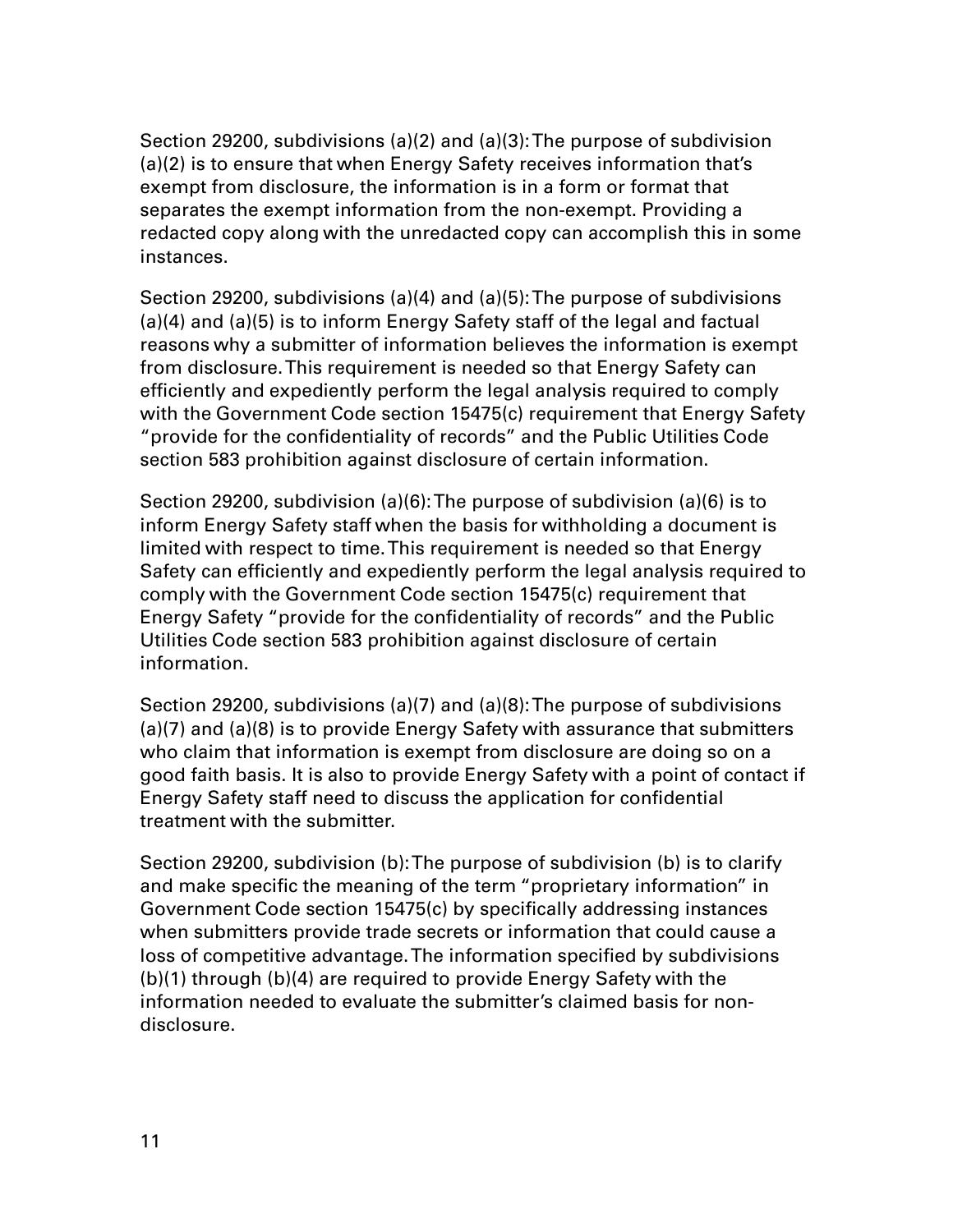Section 29200, subdivision (c): The purpose of subdivision (c) is to inform the party who requests confidential handling of information that Energy Safety's decision will be made based on the legal authority, including the California Public Records Act, and the other related information provided with the request. Further, the subdivision provides a process and time period, seven days, within which a submitter may remedy any deficiencies or problems with the request that would make Energy Safety unable to grant the request.

Section 29200, subdivision (d): The purpose of subdivision (d) is to inform the party who requests confidential handling of information that Energy Safety will comply with laws requiring disclosure of the information notwithstanding Energy Safety's grant of a request for confidential handling. Further, it informs the source of the information that Energy Safety will attempt, when legally permissible, to notify the source of Energy Safety's intent to disclose the information.

#### **Necessity**

Section 29200, subdivision (a)(1): When a person who provides information to Energy Safety also asserts that some of the information is exempt from disclosure, requiring that person to identify the exempt information is the most effective and least burdensome way of ensuring that Energy Safety can determine exactly which information is subject to the claim. This procedure is needed so that Energy Safety can implement practices in compliance with the Government Code section 15475(c) requirement that Energy Safety "provide for the confidentiality of records" and the Public Utilities Code section 583 prohibition against disclosure of certain information.

Section 29200, subdivisions (a)(2) and (a)(3): Requiring persons who submit confidential information to Energy Safety to segregate the confidential information, and to provide both a redacted and an unredacted copy, is the most effective, least burdensome way of ensuring that Energy Safety can publish (or provide in response to a request) information that is not confidential. This procedure is needed so that Energy Safety can implement practices in compliance with the Government Code section 15475(c) requirement that Energy Safety "provide for the confidentiality of records" and the Public Utilities Code section 583 prohibition against disclosure of certain information.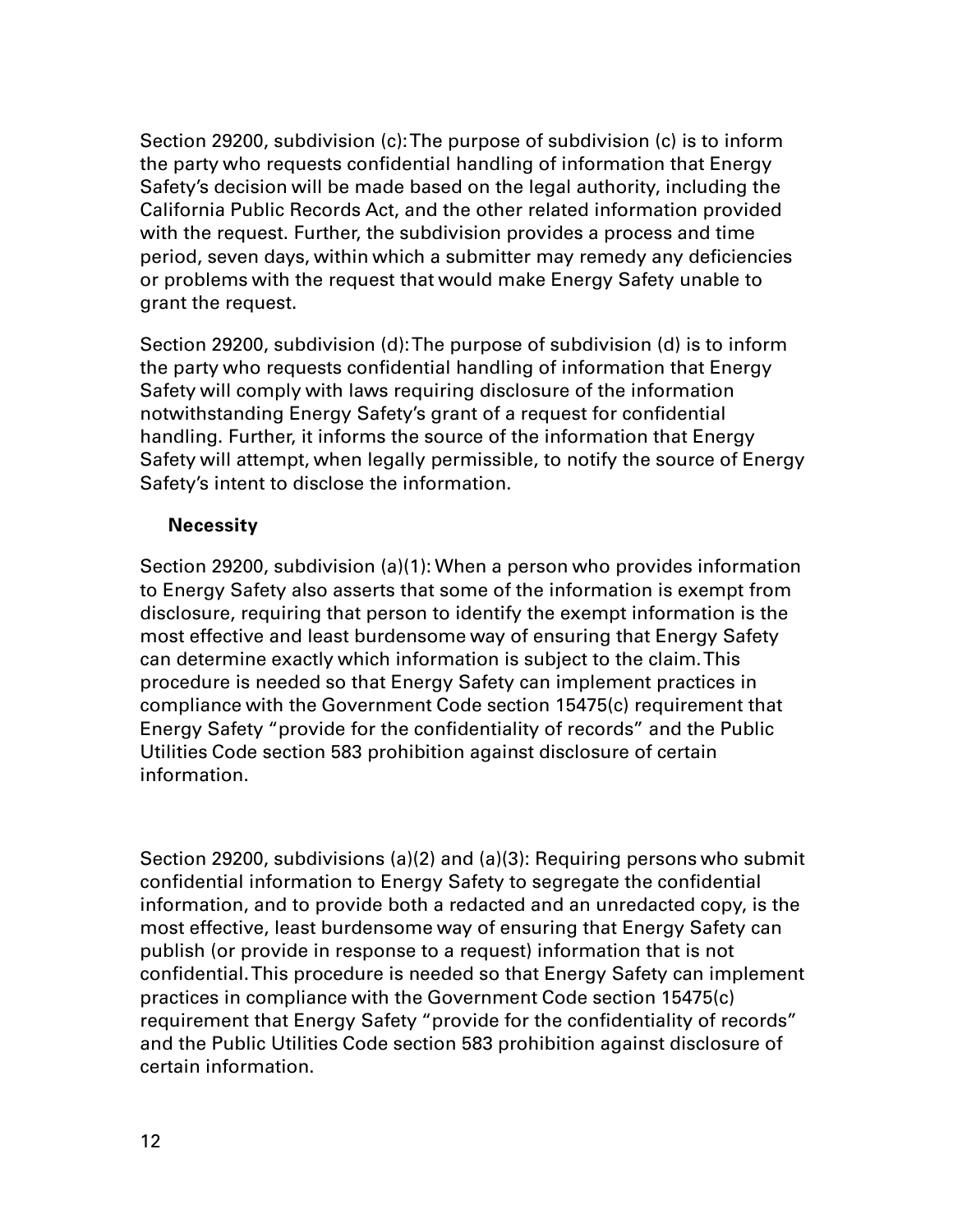Section 29200, subdivisions (a)(4) and (a)(5): Requiring persons who submit confidential information to Energy Safety to identify both the statutory and the factual basis for the claim that the information is exempt from disclosure is the most effective, least burdensome way of allowing Energy Safety to (1) assess the sufficiency of the analysis supporting the claim, and (2) best determine how to discharge Energy Safety's statutory obligations under the California Public Records Act, the Government Code section 15475(c) requirement that Energy Safety "provide for the confidentiality of records", and the Public Utilities Code section 583 prohibition against disclosure of certain information.

Section 29200, subdivision (a)(6): Requiring submitters of information that is confidential only for a period of time to identify the period of time and explain the basis for the claim is the most effective, least burdensome way of allowing Energy Safety to (1) assess the sufficiency of the analysis supporting the claim, and (2) best determine how to discharge Energy Safety's statutory obligations under the California Public Records Act, the Government Code section 15475(c) requirement that Energy Safety "provide for the confidentiality of records", and the Public Utilities Code section 583 prohibition against disclosure of certain information.

Section 29200, subdivisions (a)(7) and (a)(8): Requiring submitters of information who request confidential handling to submit a verification that the request is true, correct, and accurate, and that the submitter is authorized to make the request on behalf of the submitting organization is the most effective, least burdensome way of ensuring that the requests are not spurious or made without good reason, and further, to provide Energy Safety with a point of contact should staff need to discuss the request with the submitter.This procedure is needed so that Energy Safety can implement practices in compliance with the Government Code section 15475(c) requirement that Energy Safety "provide for the confidentiality of records" and the Public Utilities Code section 583 prohibition against disclosure of certain information.

Section 29200, subdivision (b): Requiring submitters of information who request confidential handling of trade secrets or information that, if disclosed, could cause a loss of competitive advantage, to (1) identify the competitive advantage, (2) explain how disclosure would cause a loss, (3) state the value of the information, and (4) describe the ease (or difficulty) with which others could acquire or duplicate the information is necessary for Energy Safety to evaluate the legal sufficiency of the basis for the request. Further, this information is needed so that Energy Safety can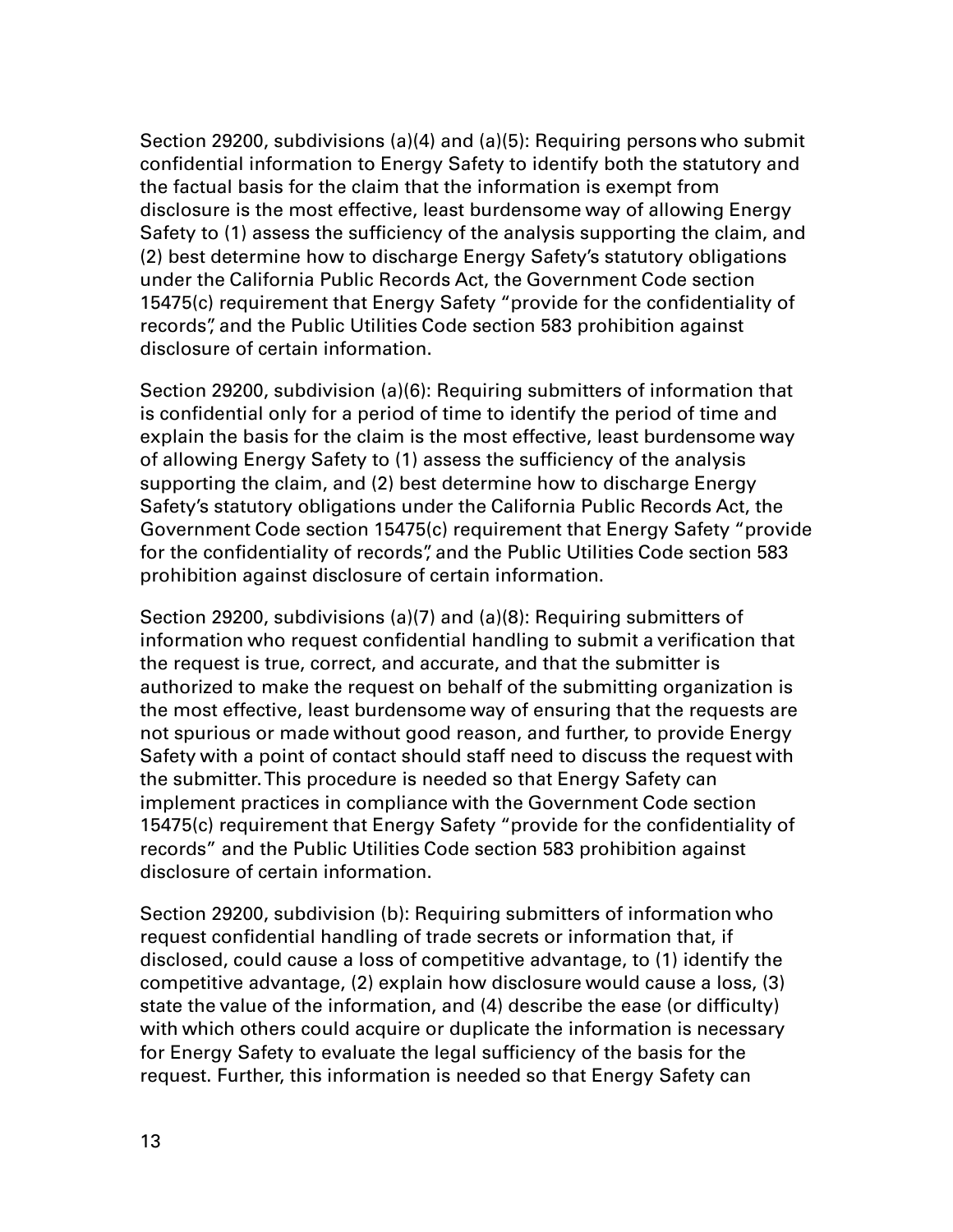implement practices in compliance with the Government Code section 15475(c) requirement that Energy Safety "provide for the confidentiality of records," "the protection of proprietary information," and the Public Utilities Code section 583 prohibition against disclosure of certain information.

Section 29200, subdivision (c): Subdivision (c) is necessary to inform submitters who request confidential treatment of information that Energy Safety will evaluate the request based on statutory requirements and factual information provided by the submitter. Further, Energy Safety informs an information submitter that a request for confidential handling is incomplete, a seven-day period is necessary because it both gives the submitter sufficient time to respond while balancing Energy Safety's need to expediently work with and publish documents. The subdivision is necessary to implement the Government Code section 15475(c) requirement that Energy Safety "provide for the confidentiality of records" and the Public Utilities Code section 583 prohibition against disclosure of certain information.

Section 29200, subdivision (d): Subdivision (d) is necessary to inform submitters of information who request confidential handling that even if Energy Safety grants the request, Energy Safety may be required by law to produce the information at a point in the future. The subdivision is necessary to implement the Government Code section 15475(c) requirement that Energy Safety "provide for the confidentiality of records" and the Public Utilities Code section 583 prohibition against disclosure of certain information.

## **Technical, Theoretical, and Empirical Studies, Reports, and Similar Documents Relied Upon**

Energy Safety relied on the following documents:

- 1. Data Request Response from Bear Valley Electric Service, Inc., dated March 4, 2022
- 2. Southern California Edison Data Request Set Energy Safety -SCE-2022RM-01 (March 2, 2022)
- 3. Tyler Morris email to Stephanie Ogren dated April 8, 2022
- 4. Wade Greenacre email to Melissa Semcer dated January 7, 2022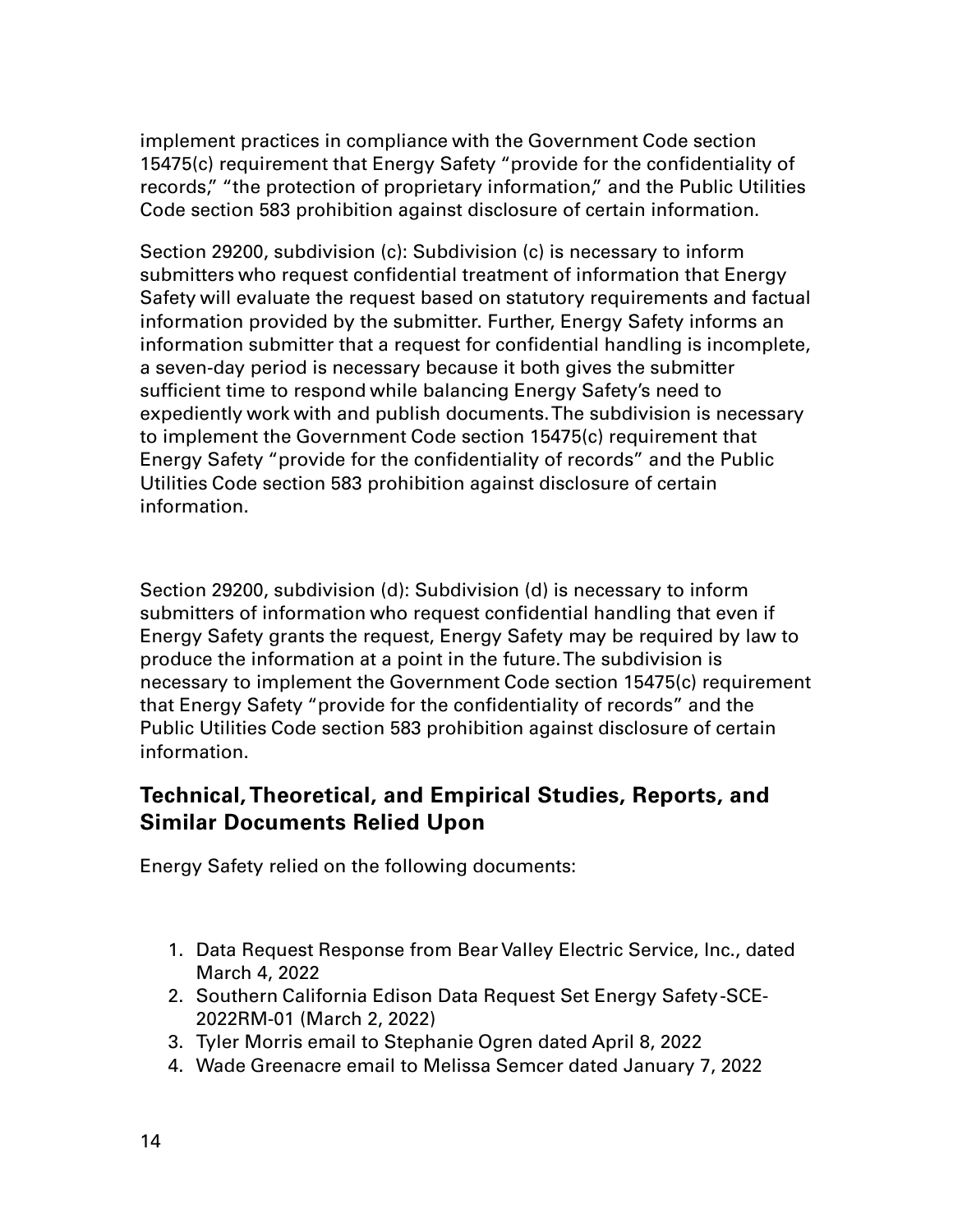5. State of California Civil Service Pay Scale (Alpha by Class Title), accessed on April 8, 2022, available at:

[https://www.calhr.ca.gov/Pay%20Scales%20Library/PS\\_Sec\\_15.pdf](https://www.calhr.ca.gov/Pay%20Scales%20Library/PS_Sec_15.pdf)

6. Governor Newsom Appointment Announcement for Melissa Semcer appointment, dated December 2, 2021; accessed on April 8, 2022, available at:

[https://www.gov.ca.gov/2021/12/02/governor-newsom-announces](https://www.gov.ca.gov/2021/12/02/governor-newsom-announces-appointments-12-2-21/#:%7E:text=Semcer%20earned%20a%20Master%20of,Semcer%20is%20a%20Democrat)[appointments-12-2-](https://www.gov.ca.gov/2021/12/02/governor-newsom-announces-appointments-12-2-21/#:%7E:text=Semcer%20earned%20a%20Master%20of,Semcer%20is%20a%20Democrat) [21/#:~:text=Semcer%20earned%20a%20Master%20of,Semcer%20is%20a%2](https://www.gov.ca.gov/2021/12/02/governor-newsom-announces-appointments-12-2-21/#:%7E:text=Semcer%20earned%20a%20Master%20of,Semcer%20is%20a%20Democrat) [0Democrat](https://www.gov.ca.gov/2021/12/02/governor-newsom-announces-appointments-12-2-21/#:%7E:text=Semcer%20earned%20a%20Master%20of,Semcer%20is%20a%20Democrat) 

## **Documents Incorporated by Reference**

Energy Safety has incorporated the following documents by reference:

1. Energy Safety E-Filing System User's Guide (April 2022), available at: <https://efiling.energysafety.ca.gov/Help.aspx>(incorporated by reference into the text of proposed regulation section 29100, Submission of Documents for Filing.)

## **Information Supplied by Interested Parties**

- 1. Southern California Edison Data Request Set Energy Safety -SCE-2022RM-01 (March 2, 2022)
- 2. Bear Valley Electric Service, Inc., Data Request Response (March 4, 2022)
- 3. Wade Greenacre email to Melissa Semcer dated January 7, 2022

## **Economic Impact Assessment**

Pursuant to Public Utilities Code section 8385(b), Energy Safety is responsible for supervising electrical corporations' compliance with the requirements of Chapter 6 (Wildfire Mitigation, §§ 8385 – 8389.) "Electrical corporation" is defined in Public Utilities Code section 218, and there are eight electrical corporations in California which fall within the scope of that definition. Those eight are San Diego Gas & Electric, Southern California Edison, Pacific Power, Bear Valley Electric Service, Liberty Utilities, Horizon West Transmission, Trans Bay Cable, and Pacific Gas & Electric. None of the eight companies is a small business within the meaning of Government Code section 11346.3(b)(4)(B).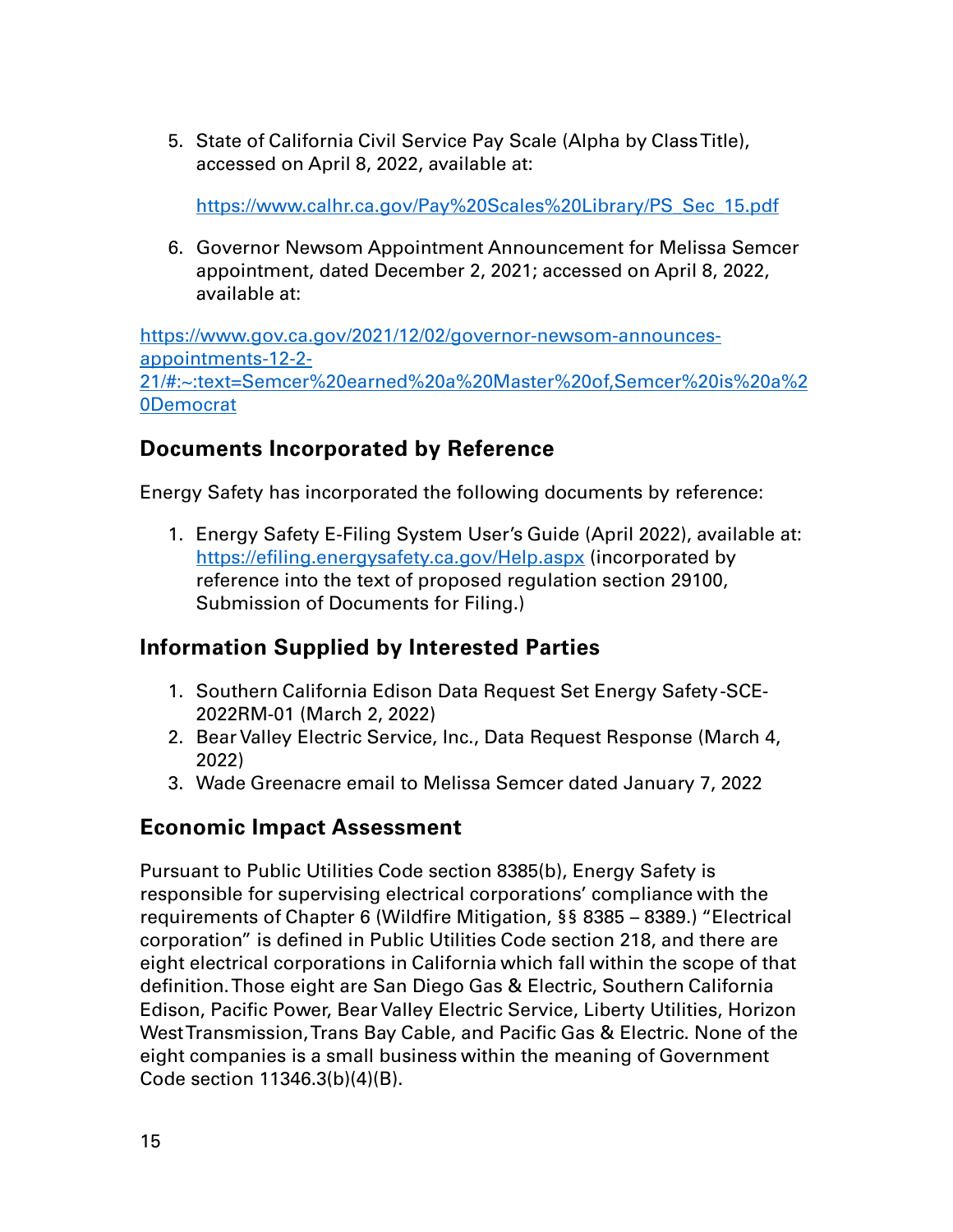Energy Safety anticipates that these proposed regulations will have cost impacts on the regulated electrical corporations in two respects. One, the requirement that companies make documents accessible before submitting them, (§ 29100(c)) and two, providing the information needed to request confidential handling of information. (§ 29200.)

The regulations could potentially impact persons and entities other than the eight regulated electrical corporations because Energy Safety receives input from state and local government entities and from members of the public. However, Energy Safety anticipates that any costs by those persons and entities would be insignificant for these reasons. One, use of the e-filing system does not itself impose any cost beyond that incurred to make a document accessible. And persons who are not the eight regulated electrical corporations can choose to submit information through the U.S. mail. In those instances, the submitter would not incur a cost.Three, Government Code section 6254.5(d) allows Energy Safety to share confidential information with other government entities by agreement, which means that those entities will not need to use the proposed regulation section 29200 process to request that Energy Safety maintain information in confidence.

## **Section 29100. Submission of Documents for Filing**

This proposed regulation will impose costs by operation of the subdivision (c) requirement that submitters make documents accessible before submitting them.

To inform this analysis, Energy Safety asked one of the regulated electrical corporations that will be subject to the regulation, Pacific Gas & Electric, to estimate the costs it will incur. PG&E estimated that it will incur the cost of between \$8 and \$12 per page, though some documents will cost as much as \$[1](#page-15-0)00 per page depending on the content.<sup>1</sup> And Energy Safety contacted a third-party provider of document remediation services, Access Ingenuity, who telephonically provided this range of costs for government contracts for fewer than 10,000 pages:

For simple documents (i.e., standard Word documents) = \$4 per page

For medium documents (i.e., with column text) =  $$5$  per page

<span id="page-15-0"></span><sup>1</sup> Wade Greenacre email to Melissa Semcer dated January 7, 2022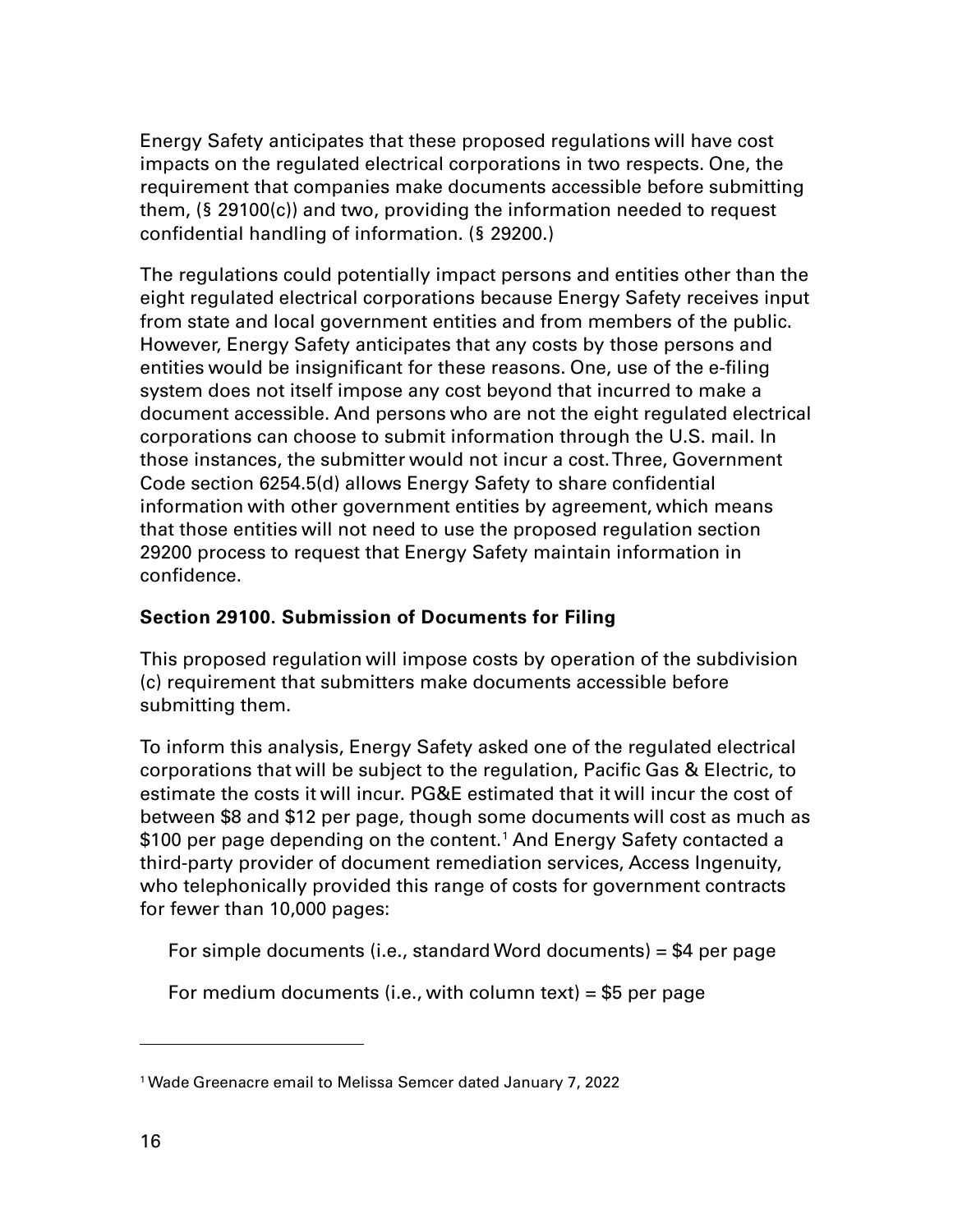For complex documents (i.e., with complex tables) =  $$6$  per page

For fillable documents = separate quote<sup>[2](#page-16-0)</sup>

For purposes of this analysis, Energy Safety has assumed that PG&E's estimated \$12 per page rate is a reasonable basis for the estimate. And further, estimates that each of the eight regulated electrical corporations will need to process the 50,000 pages per year that PG&E estimates that it will process. Based on these assumptions, Energy Safety estimates that the cost impact on each of the regulated companies will be \$600,000.

\$12 per page  $*$  50,000 pages per year = \$600,000 per year

## **Section 29200. Submission of Confidential Information**

This proposed regulation will impose costs by operation of the requirements that apply to submitters of confidential information. To inform this analysis, Energy Safety asked two regulated electrical corporations who will be subject to the regulation, Bear Valley and Southern California Edison, to estimate the costs they will each incur.

Bear Valley estimated that it will incur a minimum cost of \$14,651 each time it submits confidential information. If the information contains a trade secret or information which, if disclosed, could cause a loss of competitive advantage, then Bear Valley estimates that it will incur a cost of \$26,075.<sup>[3](#page-16-1)</sup> Southern California Edison estimated that complying with the regulation will cost between \$1,000 and \$60,000 each time confidential information is submitted.

Energy Safety cannot estimate with a high degree of specificity what the cost impact of proposed regulation section 29200 will be. In providing its cost estimates, Southern California Edison confirmed the difficulty in quantifying the costs: "Cost impacts to identify, segregate, redact, and explain the basis for confidential data would require a study to determine."<sup>[4](#page-16-2)</sup>

<span id="page-16-0"></span><sup>2</sup>Tyler Morris email to Stephanie Ogren dated April 8, 2022

<span id="page-16-1"></span><sup>&</sup>lt;sup>3</sup> Bear Valley Electric Service, Inc., Data Request Response (March 4, 2022)

<span id="page-16-2"></span><sup>4</sup> Southern California Edison Data Request Set Energy Safety -SCE-2022RM-01 (March 2, 2022)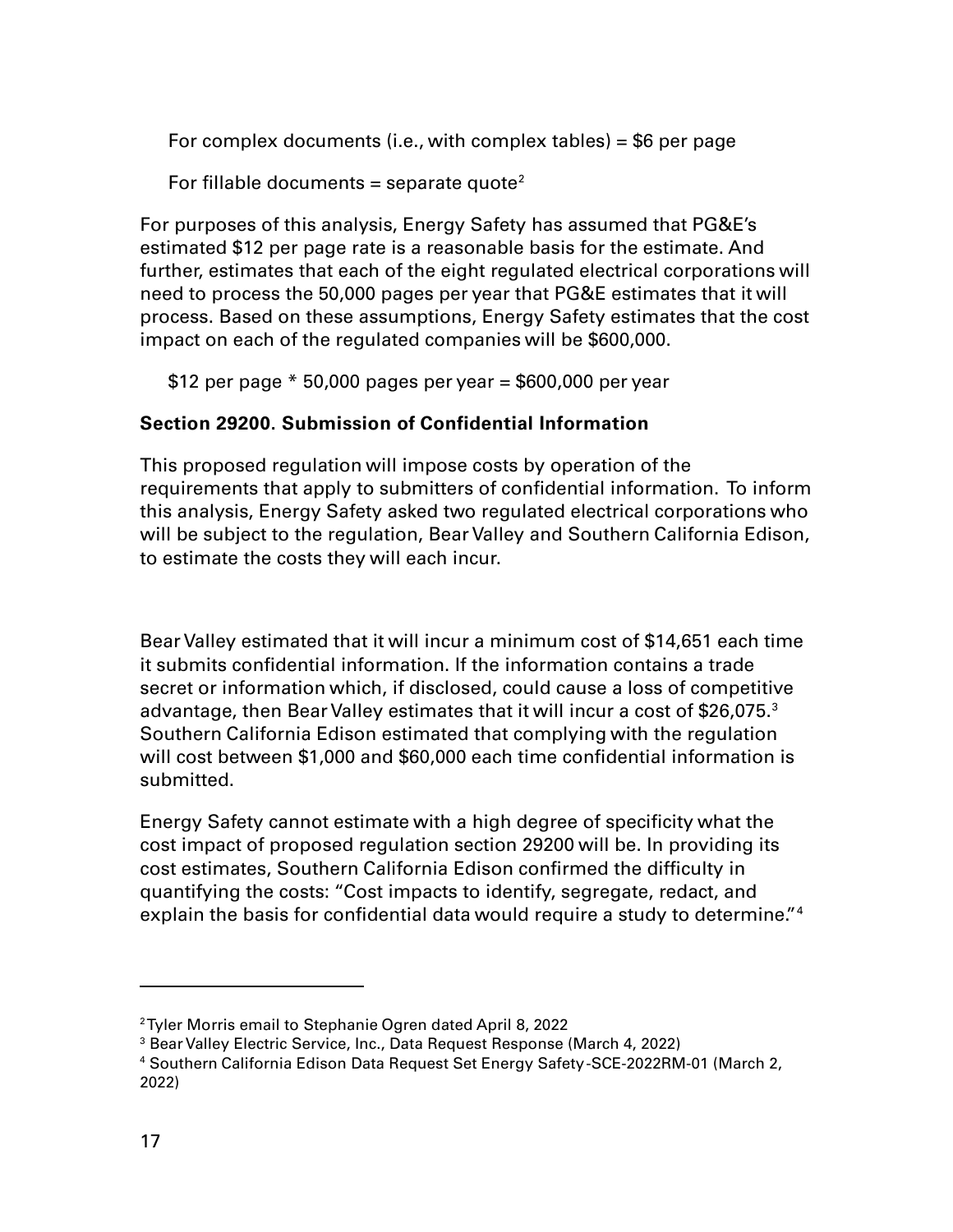Energy Safety bases its analysis of the cost impacts on the anticipated costs reported, below, by Bear Valley and Southern California Edison.

Subdivision (a)(1)

Subdivision (a)(1) requires submitters of confidential information to specifically identify and mark confidential information. Bear Valley estimated that complying with this requirement will cost \$3,015.00[.5](#page-17-0) Southern California Edison estimates that it will expend between one hour and "a week or longer" to comply with the requirement.<sup>[6](#page-17-1)</sup>

## Subdivisions (a)(2)

Subdivision (a)(2) requires submitters of confidential information to segregate confidential information. Bear Valley estimated that complying with this requirement will cost Bear Valley \$3,015.<sup>[7](#page-17-2)</sup> Southern California Edison indicated that in some instances, the data can be segregated with automated tools, and in other instances, the work must be done manually and might "take up to a week to complete."<sup>[8](#page-17-3)</sup>

## Subdivision (a)(3)

Subdivision (a)(3) requires submitters of confidential information to provide Energy Safety with both redacted and unredacted copies of documents that contain confidential information. Bear Valley estimated that complying with this requirement will cost Bear Valley \$3,015.<sup>[9](#page-17-4)</sup> Southern California Edison indicated that in some instances, the data can be segregated with automated tools, and in other instances, the work must be done manually and might "take up to a week to complete."<sup>[10](#page-17-5)</sup>

Subdivision (a)(4)

<span id="page-17-0"></span><sup>&</sup>lt;sup>5</sup> Bear Valley Electric Service, Inc., Data Request Response (March 4, 2022)

<span id="page-17-1"></span><sup>6</sup> Southern California Edison Data Request Set Energy Safety -SCE-2022RM-01 (March 2, 2022)

<span id="page-17-2"></span><sup>7</sup> Bear Valley Electric Service, Inc., Data Request Response (March 4, 2022)

<span id="page-17-3"></span><sup>&</sup>lt;sup>8</sup> Southern California Edison Data Request Set Energy Safety-SCE-2022RM-01 (March 2, 2022)

<span id="page-17-4"></span><sup>&</sup>lt;sup>9</sup> Bear Valley Electric Service, Inc., Data Request Response (March 4, 2022)

<span id="page-17-5"></span><sup>&</sup>lt;sup>10</sup> Southern California Edison Data Request Set Energy Safety-SCE-2022RM-01 (March 2, 2022)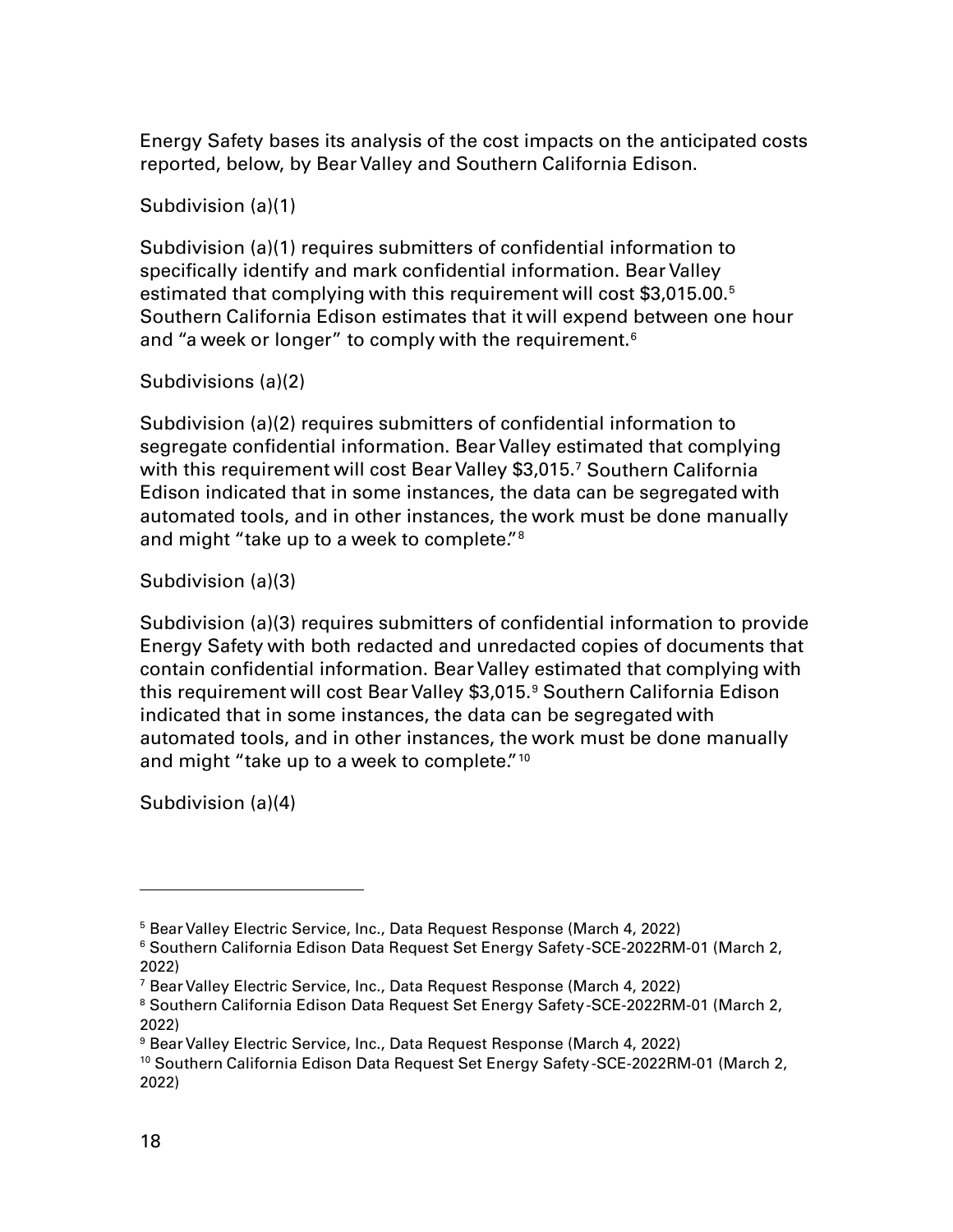Subdivision (a)(4) requires submitters of confidential information to identify the statutory basis for the claimed exemptions from disclosure. Bear Valley estimated that complying with requirement will cost Bear Valley \$2,803.[11](#page-18-0) Southern California Edison indicated that the work can require between "a few hours" or as many as two days. $12$ 

#### Subdivision (a)(5)

Subdivision (a)(5) requires submitters of confidential information to explain the reasons why the exemption claimed applies to the information. Bear Valley estimated that complying with requirement will cost Bear Valley \$2,803.<sup>[13](#page-18-2)</sup> . Southern California Edison indicated that the work can require between "a few hours" or as many as two days.<sup>[14](#page-18-3)</sup>

#### Subdivision (b)

Subdivision (b) requires submitters of information that is a trade secret or that, if disclosed, would cause the loss of a competitive advantage. Bear Valley estimated that complying with these requirements will cost Bear Valley \$11,424, which it itemized this way:

| Identify the competitive advantage            | \$2,803       |
|-----------------------------------------------|---------------|
| State how the advantage would be lost         | \$2,803       |
| State the value of the information            | \$3,015       |
| Ease of legitimate acquisition or duplication | $$2,803^{15}$ |

Southern California Edison estimated the complying with the subdivision (b) requirements could be "a relatively short process (a few days) or take multiple days."[16](#page-18-5) 

<span id="page-18-0"></span><sup>&</sup>lt;sup>11</sup> Bear Valley Electric Service, Inc., Data Request Response (March 4, 2022)

<span id="page-18-1"></span><sup>&</sup>lt;sup>12</sup> Southern California Edison Data Request Set Energy Safety-SCE-2022RM-01 (March 2, 2022)

<span id="page-18-2"></span><sup>&</sup>lt;sup>13</sup> Bear Valley Electric Service, Inc., Data Request Response (March 4, 2022)

<span id="page-18-3"></span><sup>&</sup>lt;sup>14</sup> Southern California Edison Data Request Set Energy Safety-SCE-2022RM-01 (March 2, 2022)

<span id="page-18-4"></span><sup>&</sup>lt;sup>15</sup> Bear Valley Electric Service, Inc., Data Request Response (March 4, 2022)

<span id="page-18-5"></span><sup>&</sup>lt;sup>16</sup> Southern California Edison Data Request Set Energy Safety-SCE-2022RM-01 (March 2, 2022)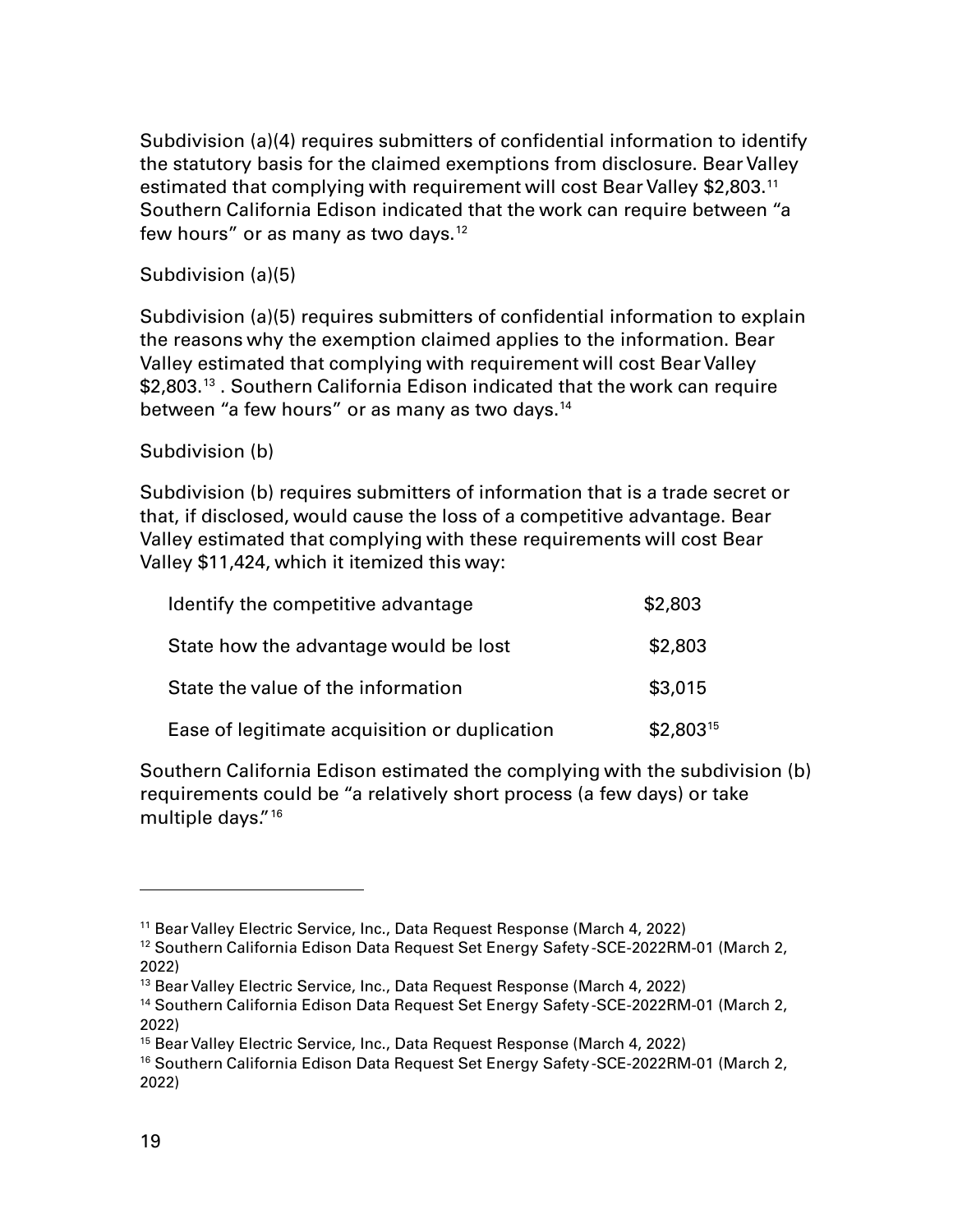Energy Safety does not possess information needed to determine exactly how many times each company will request confidential treatment of information it submits. Nor does information available allow Energy Safety to estimate whether more submissions will tend to be toward either the lower or higher ends of Southern California Edison's estimate.

However, because Bear Valley's higher estimated cost (\$26,075) is near the midpoint between Southern California Edison's high and low estimates (\$29,500), Energy Safety here estimates the average impact of complying with proposed regulation section 29200 to be \$29,500 per submission.

Further, Energy Safety estimates that each of the eight companies will submit confidential information to Energy Safety 40 times per year. Based on those assumptions, Energy Safety estimates that the cost impact on each regulated electrical corporation will be \$1,180,000 per year.

\$29,500 per submission  $*$  40 submissions per year = \$1,180,000 per year

## **Creation or Elimination of Jobs in California**

Energy Safety does not anticipate that any jobs will be eliminated due to implementation of these regulations. Energy Safety anticipates that the cost impact of the document accessibility regulation has the potential to create new jobs because Energy Safety estimates that the eight regulated electrical corporations will need to process approximately 400,000 pages per year. If that volume of work is sufficient, either the electrical corporations or their contractors might need to hire additional staff to perform the work.

Energy Safety does not anticipate that the confidential information submission requirements will create new jobs although there is a likelihood that jobs may be created. It appears that the regulated electrical corporations already perform substantially the same type of work in submitting information to other regulators including the California Public Utilities Commission, California Energy Commission, and California Office of Emergency Services. Energy Safety does not know whether the volume of this work required by Energy Safety will result in these companies creating more jobs to perform the work.

#### **Creation of New Businesses or the Elimination of Existing Businesses in California**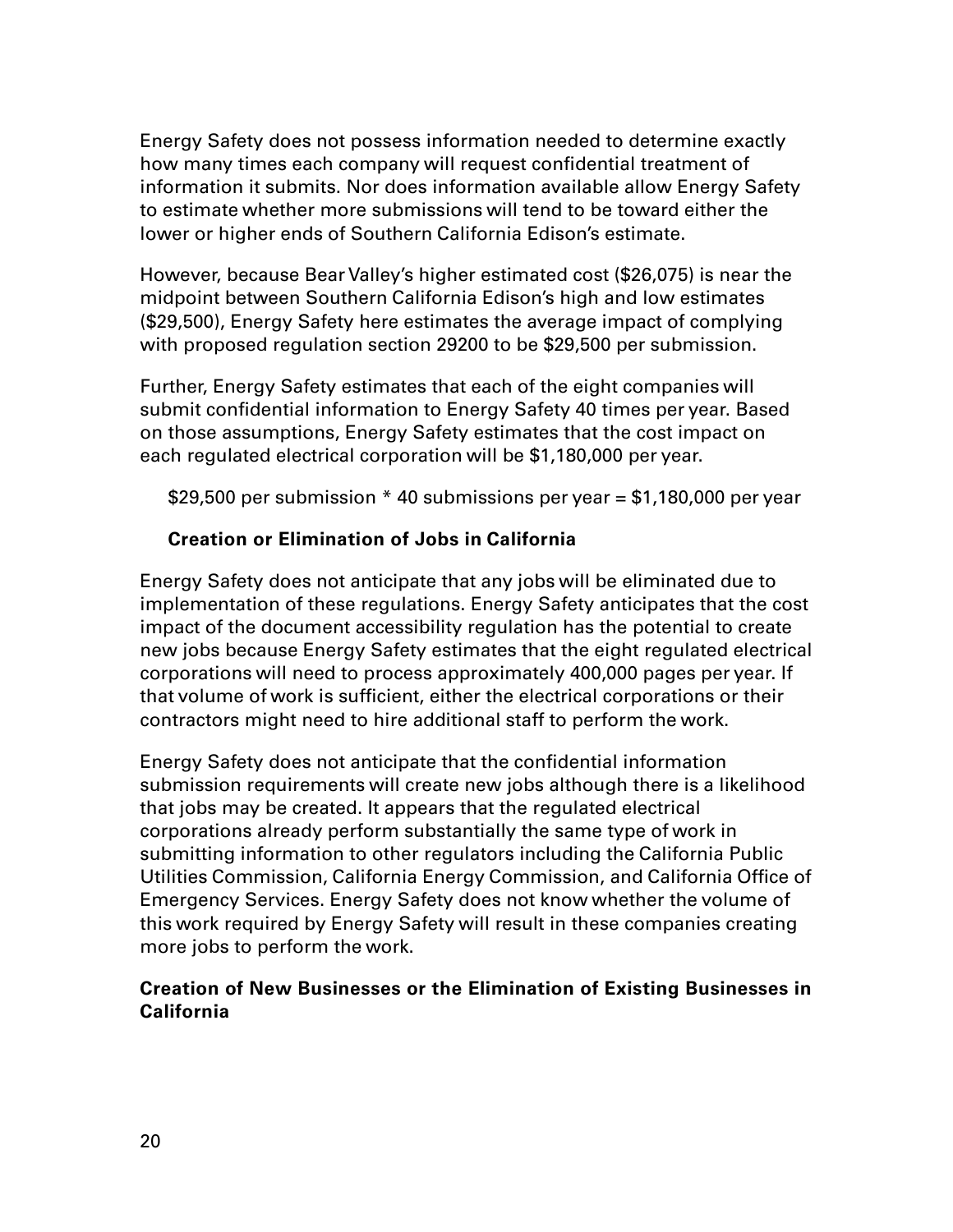Energy Safety does not anticipate that these proposed regulations will have an impact on the creation of new businesses or elimination of existing businesses in the State of California.

## **Expansion of Businesses Currently Doing Business within California**

Energy Safety does not anticipate that these proposed regulations will have an impact on or limit or discourage the expansion of business within the State of California.

## **Benefits to Health and Welfare, Worker Safety, and the Environment**

Energy Safety anticipates that these regulations will have a positive impact on the health and welfare of California residents and to the environment. Use of the e-filing system will allow members of the public to directly, and immediately, obtain information relating to Energy Safety's work involving wildfire mitigation efforts. Additionally, the ability of an informed public to comment on various aspects of Energy Safety's work will likely make new ideas and perspectives available to Energy Safety. The benefits to the environment will likely result from the submission of electronic documents in place of paper documents, which Energy Safety anticipates will reduce carbon emissions and the use of paper.

## **Consideration of Reasonable Alternatives**

Energy Safety has thoroughly reviewed the proposed regulatory action, including both the positive and negative impacts it will place upon the industry. No alternatives considered by Energy Safety would be more effective and less burdensome in carrying out the purposes of the proposed regulation. Energy Safety invites and will consider all public comments on alternatives to any of the proposed regulations.

## **E-Filing System Alternative 1**

One alternative to the requirement that regulated electrical corporations submit documents through Energy Safety's e-filing system is to allow submission via U.S. mail or as attachments to email. This alternative would overwhelm Energy Safety's resources due to the volume of documents and data received, and would prevent Energy Safety from effectively receive, organize, work with, and publish documents.

Further use of the e-filing system does not impose any cost on users, and it allows Energy Safety to automatically notify interested persons upon the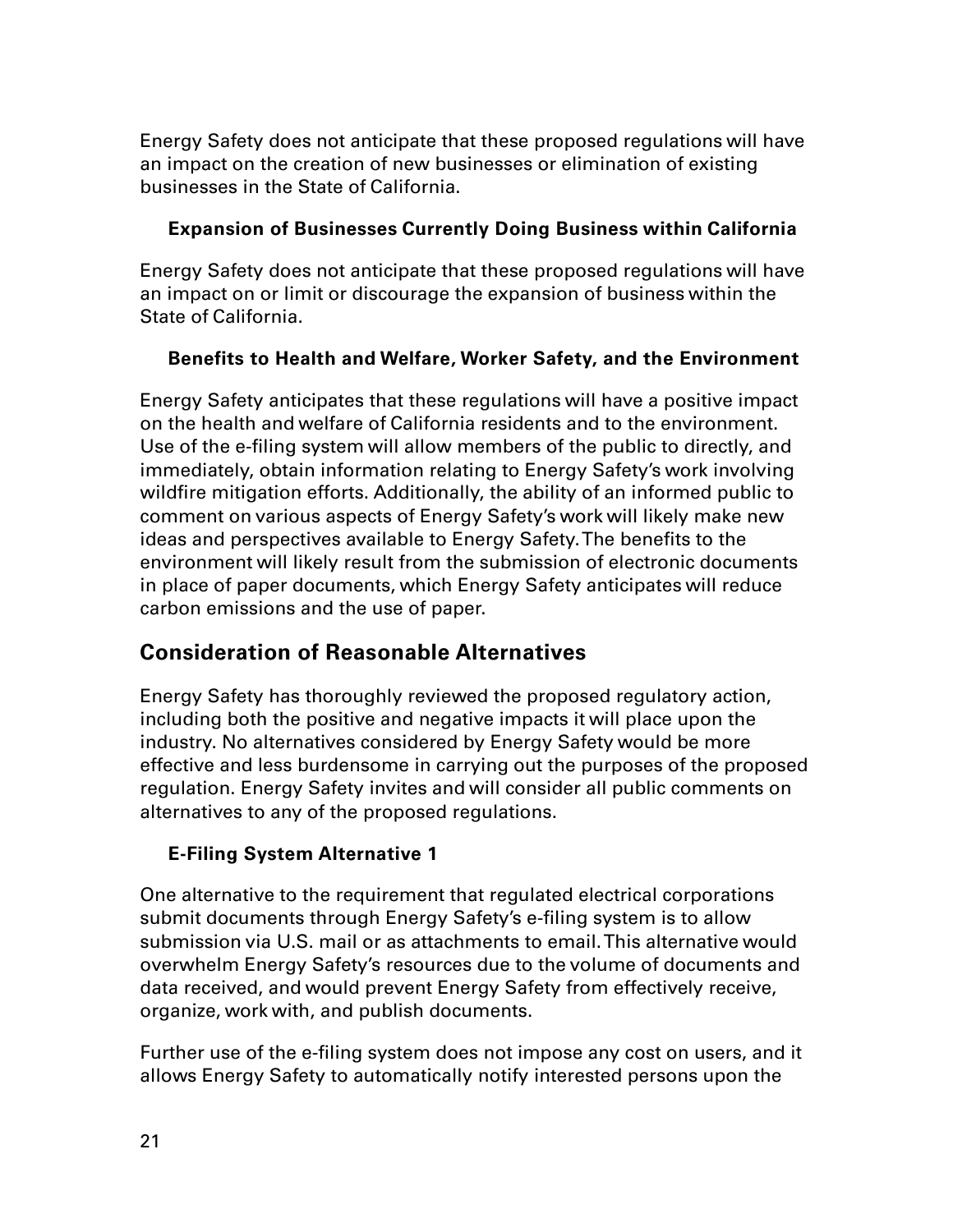posting of new documents that relate to matters of interest. This benefit could not be achieved without the e-filing system.

## **Document Accessibility Alternative 1**

Energy Safety is required to make documents that it publishes accessible pursuant to Government Code section 7405. The alternative to the regulation requirement is to perform the work with Energy Safety resources.

This alternative is not an option because without the regulation, Energy Safety staff would need to process the documents before publishing them. That would (1) preclude Energy Safety staff from performing other work during the time needed to process the documents, and (2) delay Energy Safety's efforts to publish documents on Energy Safety's website and respond to Public Records Act requests. At the estimated submission rate of 50,000 pages per year, given eight regulated electrical corporations, Energy Safety would need to process 400,000 pages each year.That outcome would not allow Energy Safety to providing the public with transparent access to critical wildfire mitigation work.

## **Confidential Information Submission Alternative 1**

One alternative is to not require submitters of confidential information to identify the legal exemption from disclosure and explain how the exemption applies to the information.

This alternative is not an option because Energy Safety staff lack the information and resources to perform the work. To "align the confidential information to the relevant statutes," Southern California Edison requires a "few hours" or longer.[17](#page-21-0) And to state "the reasons why each exemption claimed applies" Southern California Edison requires between "a few hours" and two days.<sup>[18](#page-21-1)</sup>

If the proposed regulation did not impose these requirements, based upon the estimated 30 submissions per year and the eight regulated electrical corporations, Energy Safety would need multiple employees to expend between several hours and several days to determine which statutory

<span id="page-21-0"></span><sup>&</sup>lt;sup>17</sup> Southern California Edison Data Request Set Energy Safety-SCE-2022RM-01 (March 2, 2022)

<span id="page-21-1"></span><sup>&</sup>lt;sup>18</sup> Southern California Edison Data Request Set Energy Safety-SCE-2022RM-01 (March 2, 2022)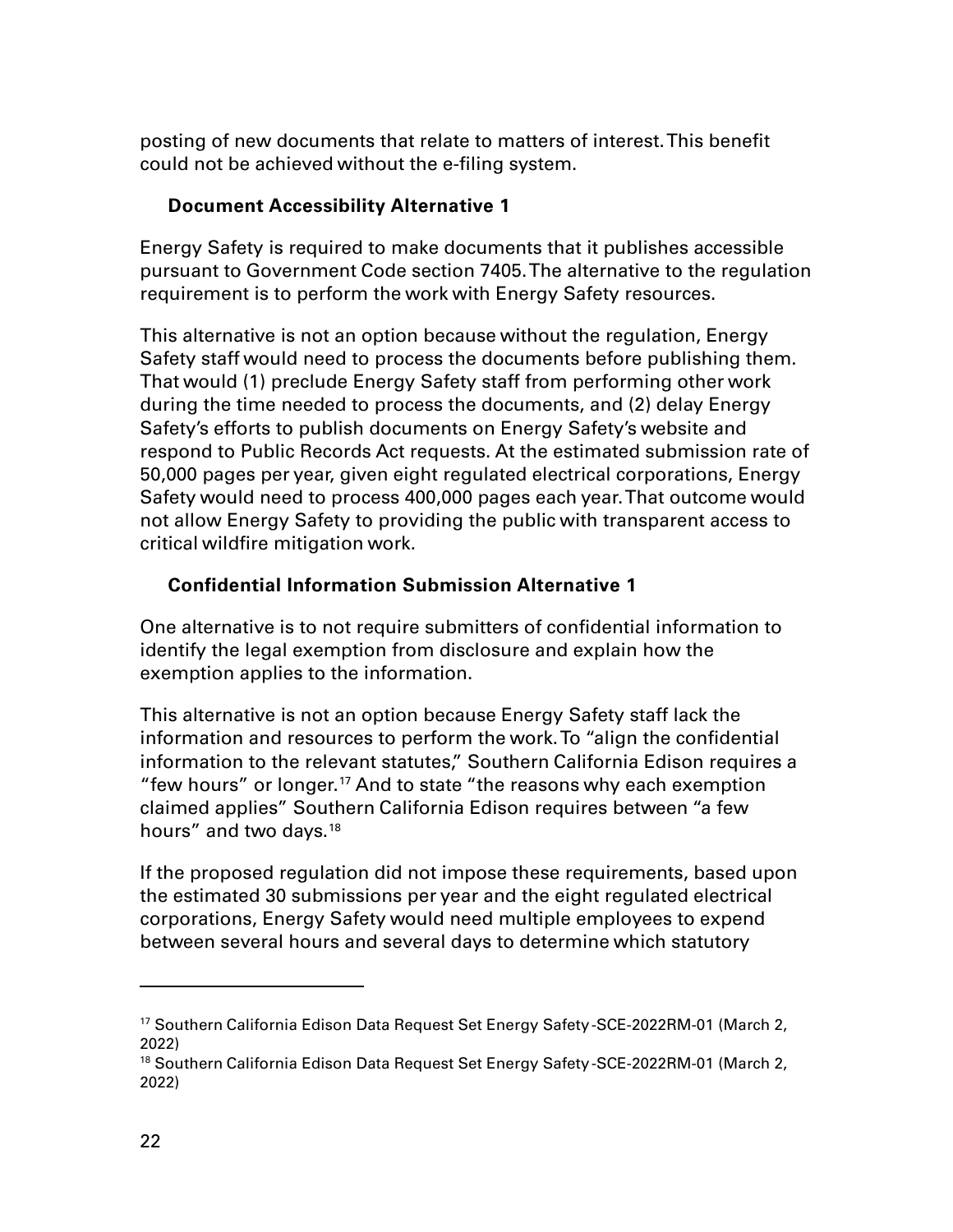exemptions might apply to the information in 240 submissions throughout a given year. This outcome would not allow Energy Safety to appropriately protect confidential information while also providing the public with transparent access to critical wildfire mitigation work.

## **Confidential Information Submission Alternative 2**

A second alternative is to not require submitters of confidential information to segregate and redact (where possible) confidential information.

This alternative is not an option because Energy Safety staff lack the information and resources to perform the work. To perform this work with its own data, Southern California Edison uses subject matter experts, case managers, and administrators to "identify, mark, and/or redact" the documents.[19](#page-22-0)That work can sometimes be performed with automated tools and sometimes requires "several people man hours to complete." Further, extensive redactions "can take up to a week to complete."<sup>[20](#page-22-1)</sup>

Omitting these requirements from the regulation would prevent Energy Safety from, in some cases, determining exactly which information was subject to withholding. And in other cases, it would significantly delay Energy Safety's efforts to publish the information or to provide it in response to Public Records Act requests. Without these requirements, based upon the estimated 30 submissions per year, given the eight regulated electrical corporations, Energy Safety would need multiple staff to expend between several hours and as much as a week processing 240 submissions.

## **Reasonable Alternatives that Would Lessen Adverse Impacts on Small Business**

The proposed regulations have no substantial impacts on small business because none of the eight electric corporations regulated by Energy Safety are small businesses within the meaning of Government Code section 11346.3(b)(4).

<span id="page-22-0"></span><sup>&</sup>lt;sup>19</sup> Southern California Edison Data Request Set Energy Safety-SCE-2022RM-01 (March 2, 2022)

<span id="page-22-1"></span> $^{20}$  Southern California Edison Data Request Set Energy Safety-SCE-2022RM-01 (March 2, 2022)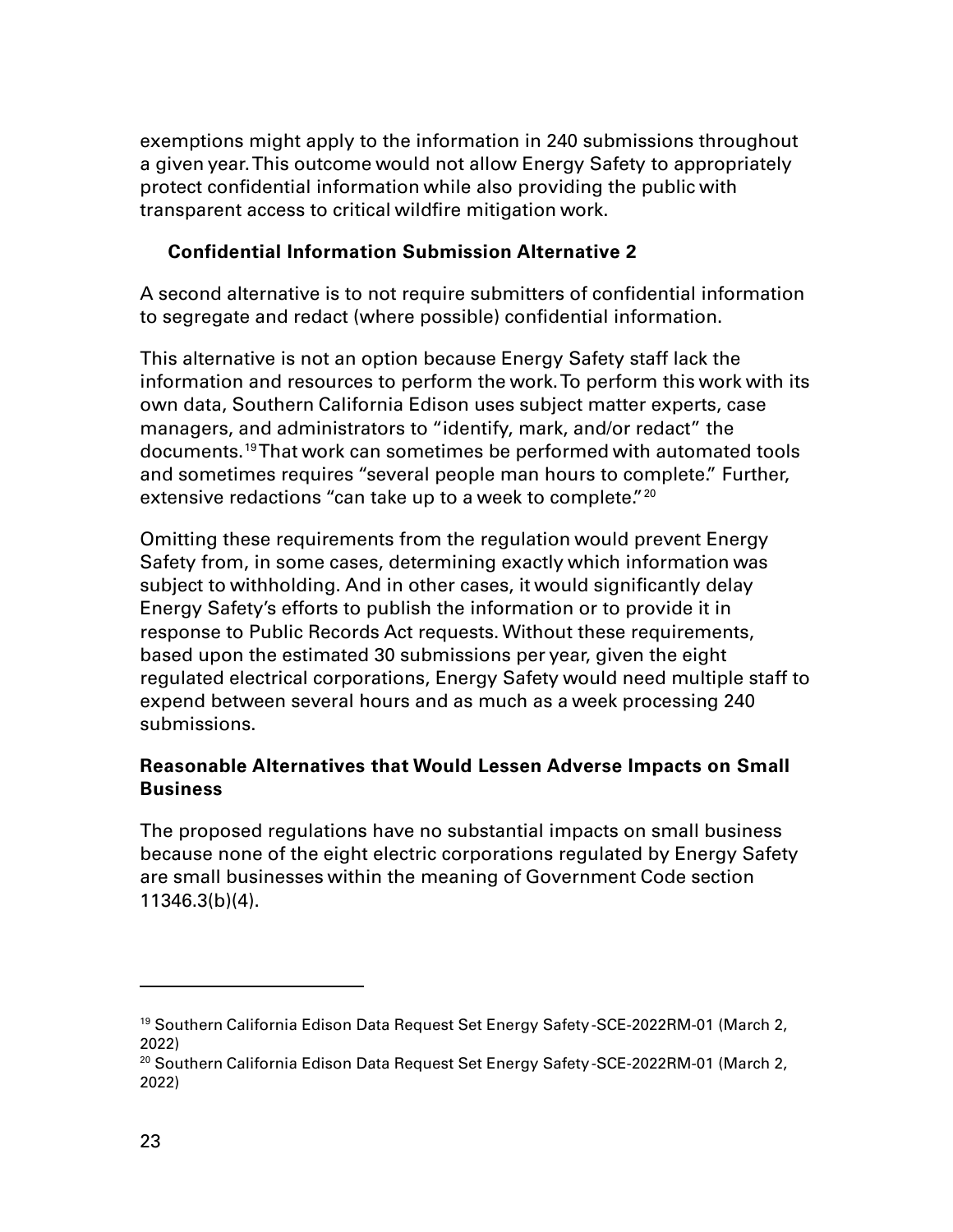As discussed above, the regulations could potentially impact persons and entities other than the eight regulated electrical corporations because Energy Safety receives input from state and local government entities and from members of the public. However, the proposed regulations allow for the use of U.S. mail as an alternative to the e-filing system and Government Code section 6254.5(d) allows other government entities to share confidential information with Energy Safety by agreement.

Energy Safety has identified no alternative that would lessen adverse impact, if any, on small business and believes that there are no reasonable alternatives to the proposed regulations that would reduce any adverse impact on small business and still allow Energy Safety to effectively enforce the regulations. However, Energy Safety invites and will consider all public comments on alternatives to any of the proposed regulations.

## **Evidence Supporting Finding No Significant Statewide Adverse Economic Impact Directly Affecting Business**

Although the proposed action will directly affect businesses statewide, Energy Safety concludes that the regulations will not have a significant impact the ability of California businesses to compete with businesses in other states.

The requirement that documents be submitted in compliance with certain formatting requirements will affect some businesses. And the requirement that confidential information be submitted with information and analysis relating to the confidential status will cause businesses to incur the expense of preparing that information and analysis.

However, Energy Safety has determined that the cost of the formatting requirements and the confidential-information analysis would be insignificant in light of the fact that Energy Safety could not timely or efficiently perform the work.Therefore, the proposed regulations will not have a significant statewide adverse economic impact directly on the regulated electrical corporations.

## **Duplication or Conflict with Federal Law**

Energy Safety has not found any unnecessary duplication or conflicts with federal regulations contained in the Code of Federal Regulations. The proposed regulatory action, at section 29100, implements the requirements of section 508 of the federal Rehabilitation Act of 1973, as amended (29